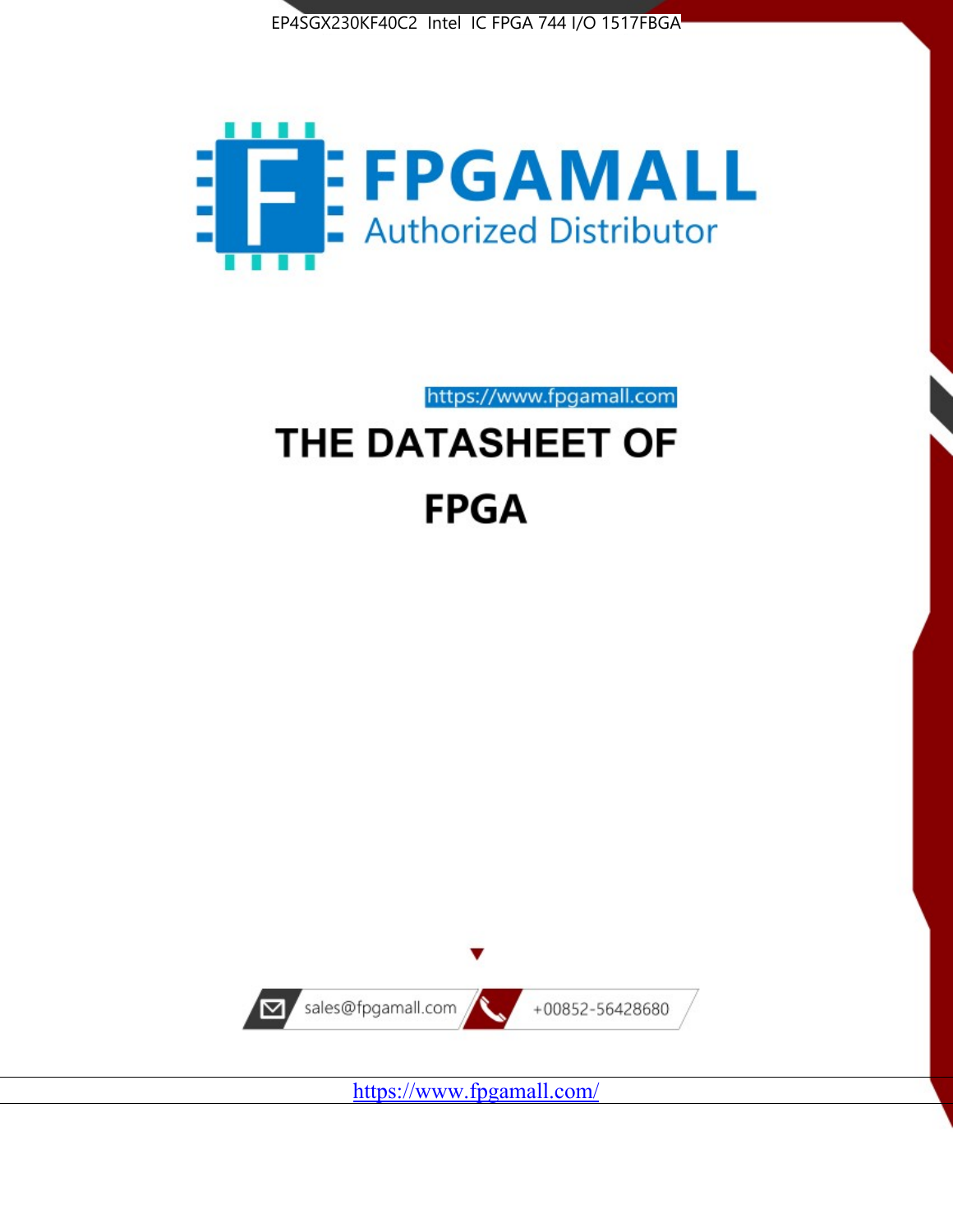EP4SGX230KF40C2 Intel IC FPGA 744 I/O 1517FBGA



# **1. Overview for the Stratix IV Device Family**

**SIV51001-3.5**

Altera® Stratix® IV FPGAs deliver a breakthrough level of system bandwidth and power efficiency for high-end applications, allowing you to innovate without compromise. Stratix IV FPGAs are based on the Taiwan Semiconductor Manufacturing Company (TSMC) 40-nm process technology and surpass all other high-end FPGAs, with the highest logic density, most transceivers, and lowest power requirements.

The Stratix IV device family contains three optimized variants to meet different application requirements:

- Stratix IV E (Enhanced) FPGAs—up to 813,050 logic elements (LEs), 33,294 kilobits (Kb) RAM, and 1,288 18 x 18 bit multipliers
- Stratix IV GX transceiver FPGAs—up to 531,200 LEs, 27,376 Kb RAM, 1,288 18 x 18-bit multipliers, and 48 full-duplex clock data recovery (CDR)-based transceivers at up to 8.5 Gbps
- Stratix IV GT—up to 531,200 LEs, 27,376 Kb RAM, 1,288 18 x 18-bit multipliers, and 48 full-duplex CDR-based transceivers at up to 11.3 Gbps

The complete Altera high-end solution includes the lowest risk, lowest total cost path to volume using HardCopy® IV ASICs for all the family variants, a comprehensive portfolio of application solutions customized for end-markets, and the industry leading Quartus® II software to increase productivity and performance.

f For information about upcoming Stratix IV device features, refer to the *[Upcoming](http://www.altera.com/literature/hb/stratix-iv/uf01001.pdf?GSA_pos=2&WT.oss_r=1&WT.oss=upcoming)  [Stratix IV Device Features](http://www.altera.com/literature/hb/stratix-iv/uf01001.pdf?GSA_pos=2&WT.oss_r=1&WT.oss=upcoming)* document.

f For information about changes to the currently published *Stratix IV Device Handbook*, refer to the *[Addendum to the Stratix IV Device Handbook](http://www.altera.com/literature/hb/stratix-iv/stx4_siv54002.pdf)* chapter.

This chapter contains the following sections:

- "Feature Summary" on page 1–2
- "Architecture Features" on page 1–6
- "Integrated Software Platform" on page 1–19
- "Ordering Information" on page 1–19

@2016 Altera Corporation. All rights reserved. ALTERA, ARRIA, CYCLONE, HARDCOPY, MAX, MEGACORE, NIOS, QUARTUS and STRATIX words and logos are trademarks of Altera Corporation and registered in the U.S. Patent and Trademark



Stratix IV Device Handbook Volume 1 January 2016

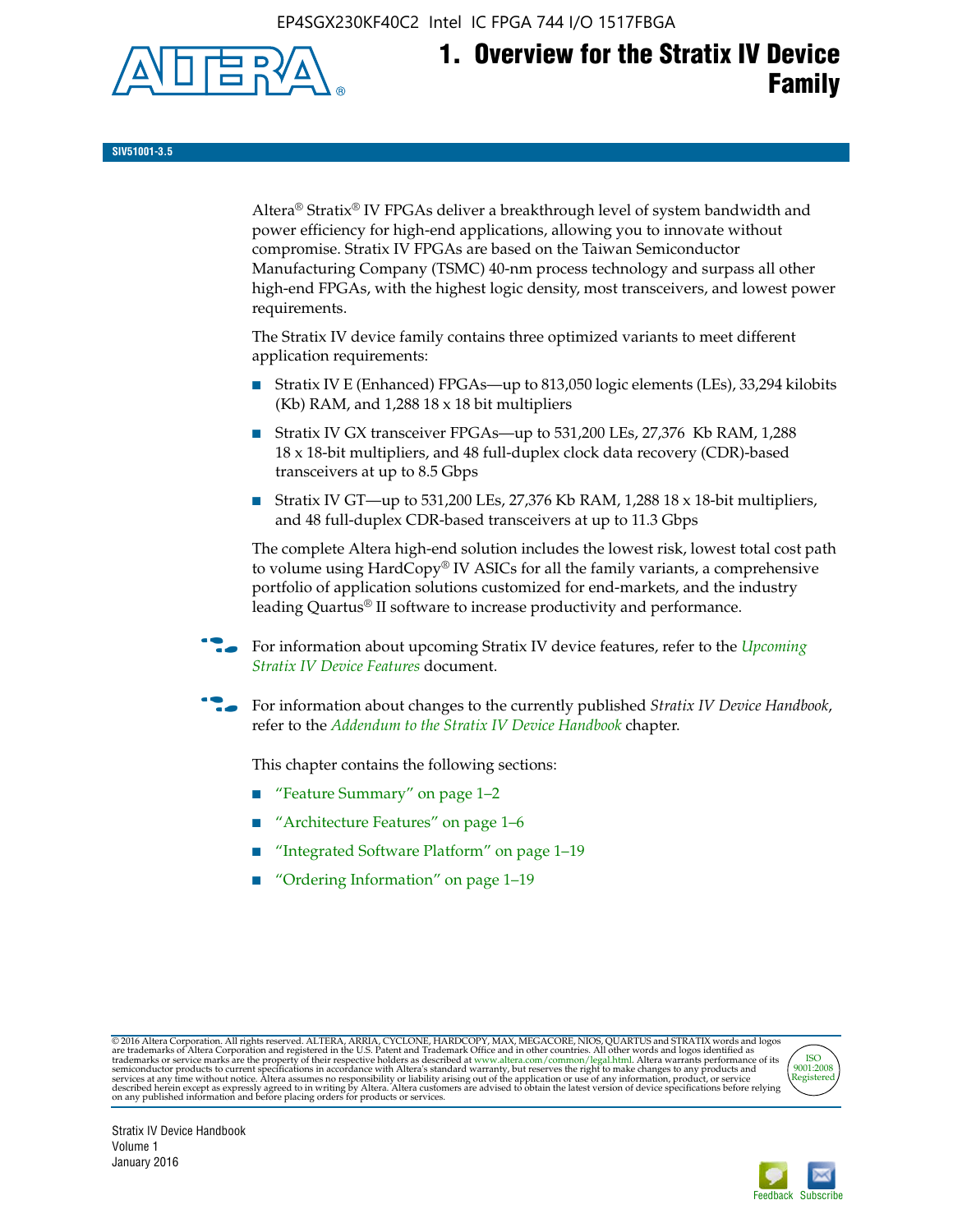# **Feature Summary**

The following list summarizes the Stratix IV device family features:

- Up to 48 full-duplex CDR-based transceivers in Stratix IV GX and GT devices supporting data rates up to 8.5 Gbps and 11.3 Gbps, respectively
- Dedicated circuitry to support physical layer functionality for popular serial protocols, such as PCI Express (PCIe) (PIPE) Gen1 and Gen2, Gbps Ethernet (GbE), Serial RapidIO, SONET/SDH, XAUI/HiGig, (OIF) CEI-6G, SD/HD/3G-SDI, Fibre Channel, SFI-5, and Interlaken
- Complete PCIe protocol solution with embedded PCIe hard IP blocks that implement PHY-MAC layer, Data Link layer, and Transaction layer functionality

**For more information, refer to the** *[IP Compiler for PCI Express User Guide](http://www.altera.com/literature/ug/ug_pci_express.pdf)***.** 

- Programmable transmitter pre-emphasis and receiver equalization circuitry to compensate for frequency-dependent losses in the physical medium
- Typical physical medium attachment (PMA) power consumption of 100 mW at 3.125 Gbps and 135 mW at 6.375 Gbps per channel
- 72,600 to 813,050 equivalent LEs per device
- 7,370 to 33,294 Kb of enhanced TriMatrix memory consisting of three RAM block sizes to implement true dual-port memory and FIFO buffers
- High-speed digital signal processing (DSP) blocks configurable as 9 x 9-bit,  $12 \times 12$ -bit,  $18 \times 18$ -bit, and  $36 \times 36$ -bit full-precision multipliers at up to 600 MHz
- Up to 16 global clocks (GCLK), 88 regional clocks (RCLK), and 132 periphery clocks (PCLK) per device
- Programmable power technology that minimizes power while maximizing device performance
- Up to 1,120 user I/O pins arranged in 24 modular I/O banks that support a wide range of single-ended and differential I/O standards
- Support for high-speed external memory interfaces including DDR, DDR2, DDR3 SDRAM, RLDRAM II, QDR II, and QDR II+ SRAM on up to 24 modular I/O banks
- High-speed LVDS I/O support with serializer/deserializer (SERDES), dynamic phase alignment (DPA), and soft-CDR circuitry at data rates up to 1.6 Gbps
- Support for source-synchronous bus standards, including SGMII, GbE, SPI-4 Phase 2 (POS-PHY Level 4), SFI-4.1, XSBI, UTOPIA IV, NPSI, and CSIX-L1
- Pinouts for Stratix IV E devices designed to allow migration of designs from Stratix III to Stratix IV E with minimal PCB impact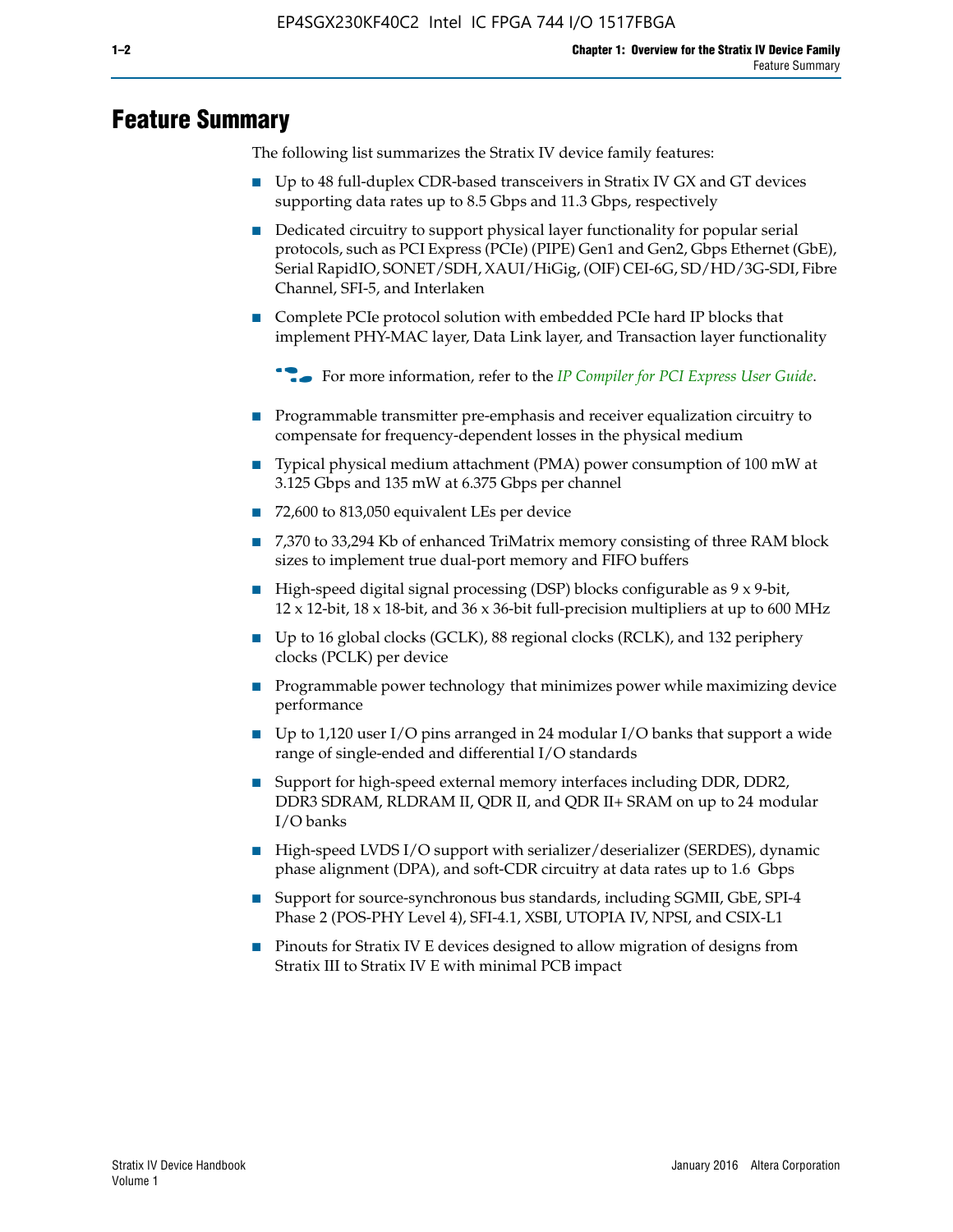## **Stratix IV GX Devices**

Stratix IV GX devices provide up to 48 full-duplex CDR-based transceiver channels per device:

- Thirty-two out of the 48 transceiver channels have dedicated physical coding sublayer (PCS) and physical medium attachment (PMA) circuitry and support data rates between 600 Mbps and 8.5 Gbps
- The remaining 16 transceiver channels have dedicated PMA-only circuitry and support data rates between 600 Mbps and 6.5 Gbps
- **1 The actual number of transceiver channels per device varies with device selection. For** more information about the exact transceiver count in each device, refer to Table 1–1 on page 1–11.
- 1 For more information about transceiver architecture, refer to the *[Transceiver](http://www.altera.com/literature/hb/stratix-iv/stx4_siv52001.pdf)  [Architecture in Stratix IV Devices](http://www.altera.com/literature/hb/stratix-iv/stx4_siv52001.pdf)* chapter.

Figure 1–1 shows a high-level Stratix IV GX chip view.

#### **Figure 1–1. Stratix IV GX Chip View** *(1)*



#### **Note to Figure 1–1:**

(1) Resource counts vary with device selection, package selection, or both.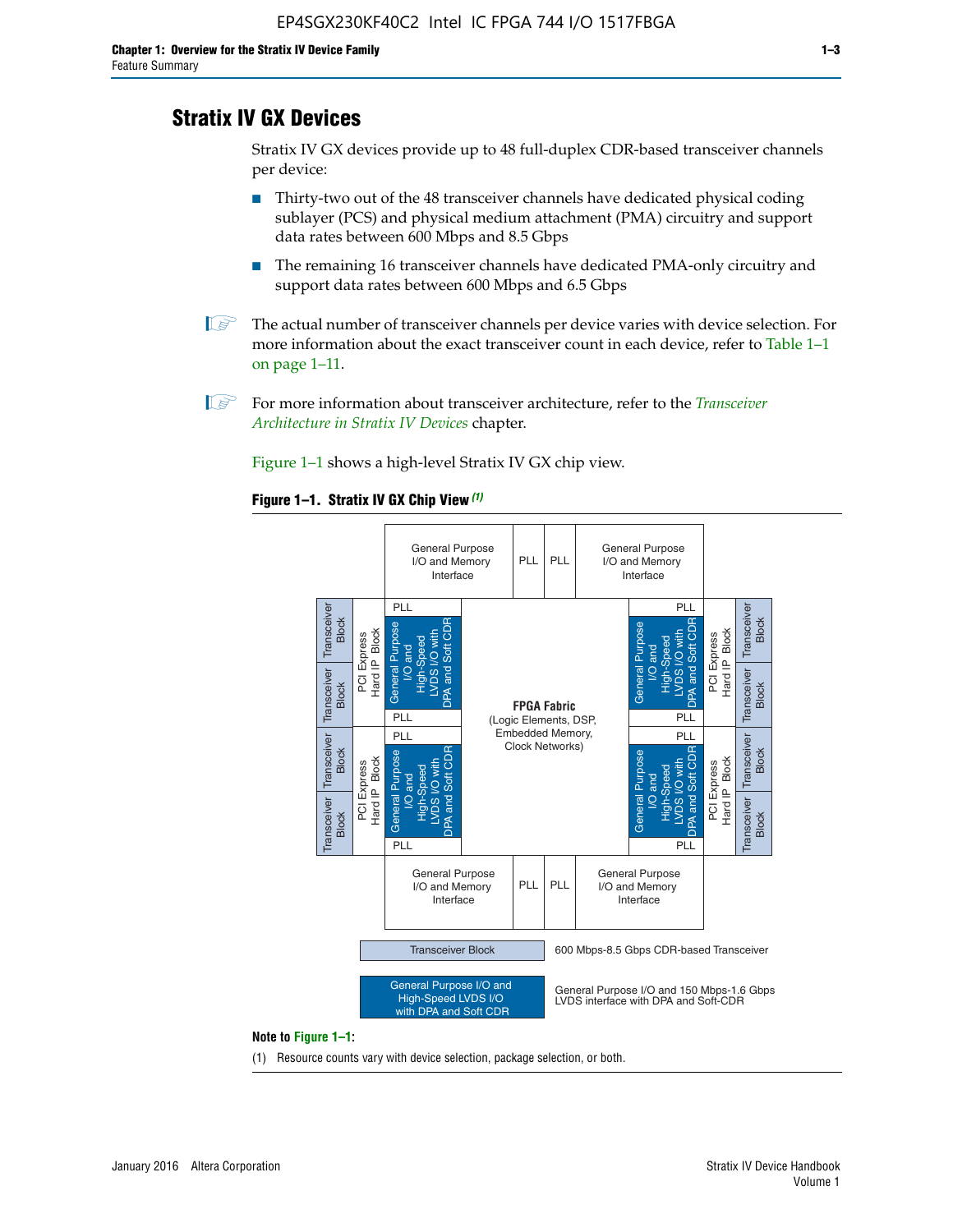## **Stratix IV E Device**

Stratix IV E devices provide an excellent solution for applications that do not require high-speed CDR-based transceivers, but are logic, user I/O, or memory intensive.

Figure 1–2 shows a high-level Stratix IV E chip view.





#### **Note to Figure 1–2:**

(1) Resource counts vary with device selection, package selection, or both.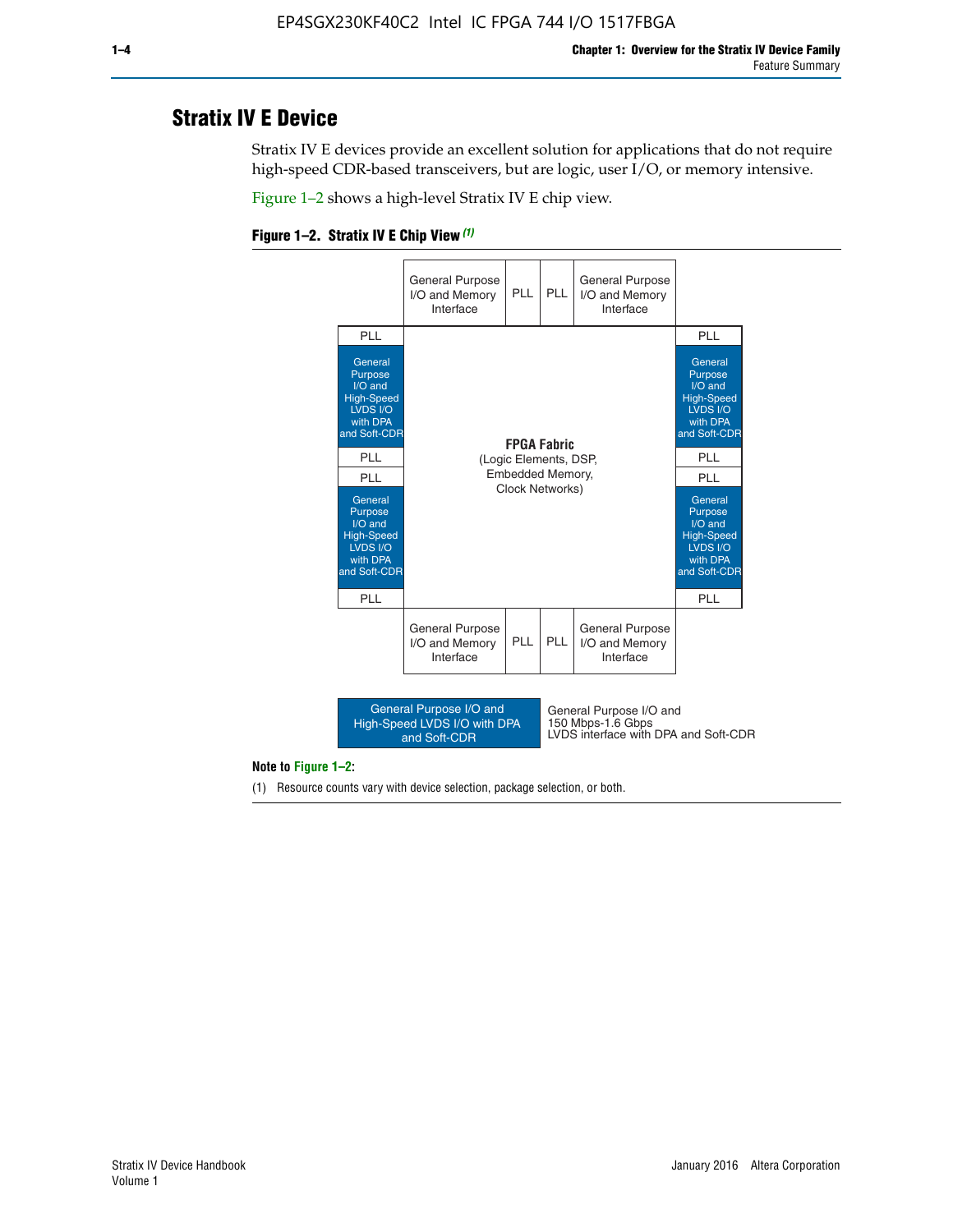# **Stratix IV GT Devices**

Stratix IV GT devices provide up to 48 CDR-based transceiver channels per device:

- Thirty-two out of the 48 transceiver channels have dedicated PCS and PMA circuitry and support data rates between 600 Mbps and 11.3 Gbps
- The remaining 16 transceiver channels have dedicated PMA-only circuitry and support data rates between 600 Mbps and 6.5 Gbps
- **1** The actual number of transceiver channels per device varies with device selection. For more information about the exact transceiver count in each device, refer to Table 1–7 on page 1–16.
- $\mathbb{I}$  For more information about Stratix IV GT devices and transceiver architecture, refer to the *[Transceiver Architecture in Stratix IV Devices](http://www.altera.com/literature/hb/stratix-iv/stx4_siv52001.pdf)* chapter.

Figure 1–3 shows a high-level Stratix IV GT chip view.





(1) Resource counts vary with device selection, package selection, or both.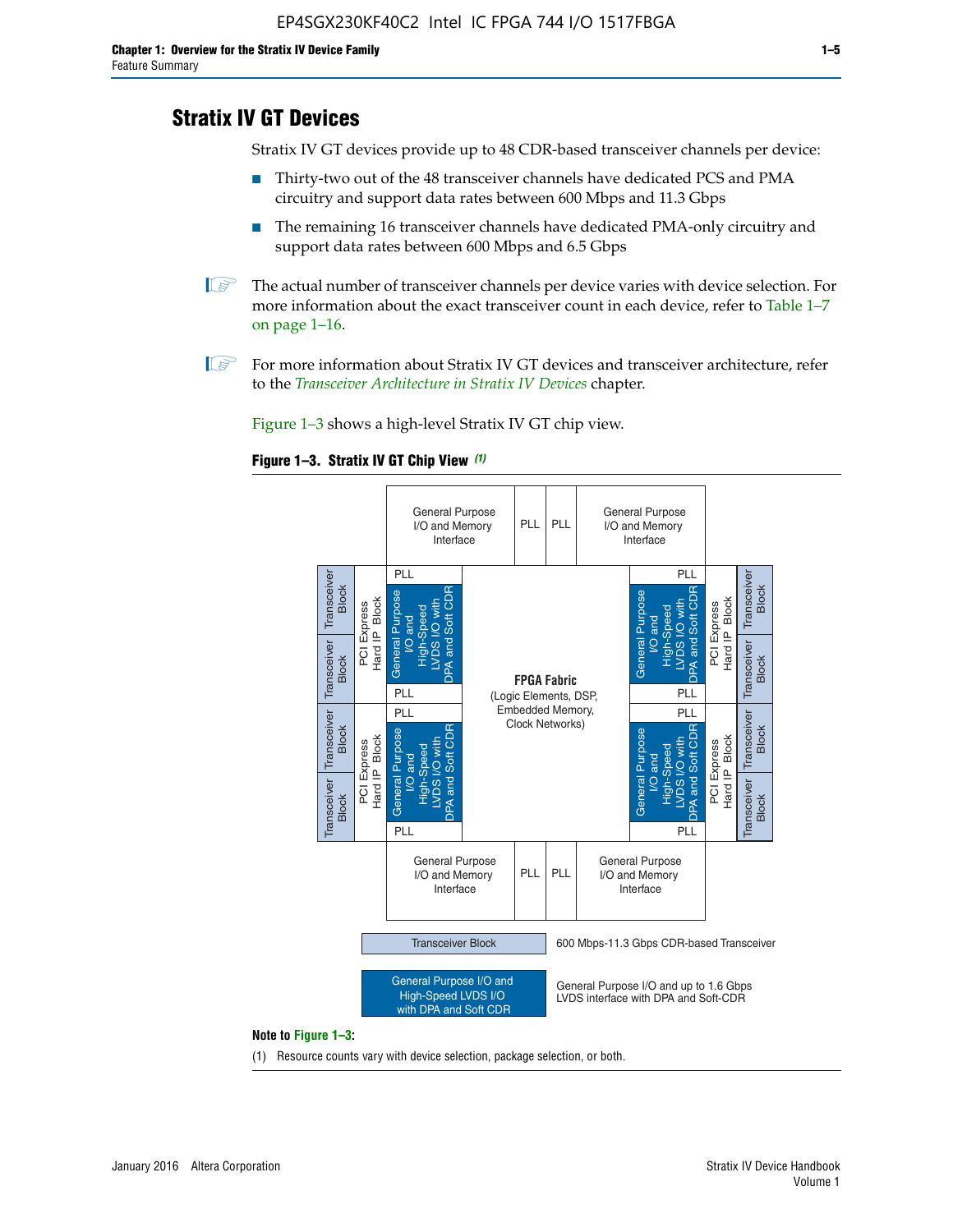# **Architecture Features**

The Stratix IV device family features are divided into high-speed transceiver features and FPGA fabric and I/O features.

 $\mathbb{I}$  The high-speed transceiver features apply only to Stratix IV GX and Stratix IV GT devices.

# **High-Speed Transceiver Features**

The following sections describe high-speed transceiver features for Stratix IV GX and GT devices.

## **Highest Aggregate Data Bandwidth**

Up to 48 full-duplex transceiver channels supporting data rates up to 8.5 Gbps in Stratix IV GX devices and up to 11.3 Gbps in Stratix IV GT devices.

## **Wide Range of Protocol Support**

Physical layer support for the following serial protocols:

- Stratix IV GX—PCIe Gen1 and Gen2, GbE, Serial RapidIO, SONET/SDH, XAUI/HiGig, (OIF) CEI-6G, SD/HD/3G-SDI, Fibre Channel, SFI-5, GPON, SAS/SATA, HyperTransport 1.0 and 3.0, and Interlaken
- Stratix IV GT—40G/100G Ethernet, SFI-S, Interlaken, SFI-5.1, Serial RapidIO, SONET/SDH, XAUI/HiGig, (OIF) CEI-6G, 3G-SDI, and Fibre Channel
- Extremely flexible and easy-to-configure transceiver data path to implement proprietary protocols
- PCIe Support
	- Complete PCIe Gen1 and Gen2 protocol stack solution compliant to PCI Express base specification 2.0 that includes PHY-MAC, Data Link, and transaction layer circuitry embedded in PCI Express hard IP blocks
	- **For more information, refer to the [PCI Express Compiler User Guide](http://www.altera.com/literature/ug/ug_pci_express.pdf).**
	- Root complex and end-point applications
	- $x1, x4,$  and  $x8$  lane configurations
	- PIPE 2.0-compliant interface
	- Embedded circuitry to switch between Gen1 and Gen2 data rates
	- Built-in circuitry for electrical idle generation and detection, receiver detect, power state transitions, lane reversal, and polarity inversion
	- 8B/10B encoder and decoder, receiver synchronization state machine, and ± 300 parts per million (ppm) clock compensation circuitry
	- Transaction layer support for up to two virtual channels (VCs)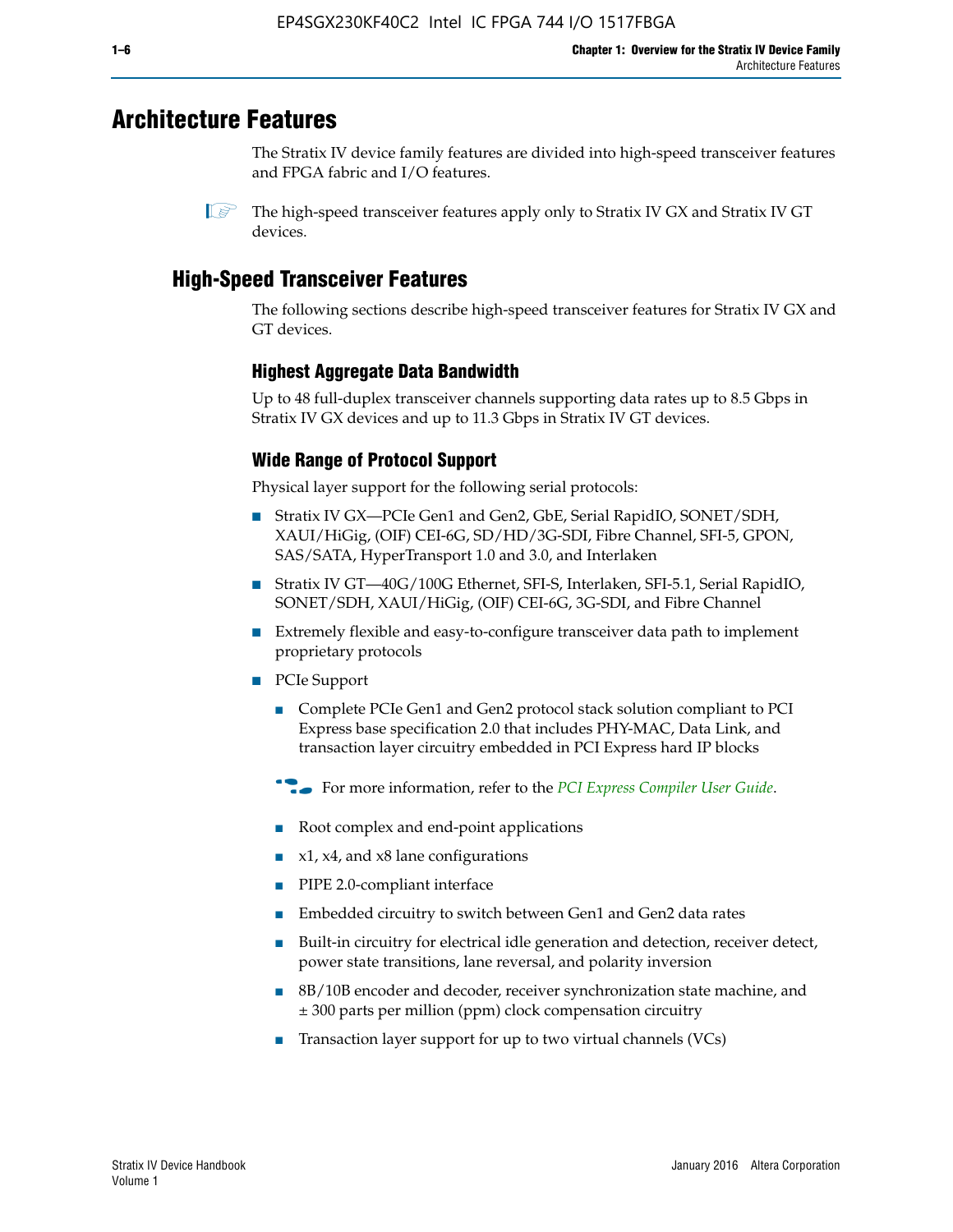- XAUI/HiGig Support
	- Compliant to IEEE802.3ae specification
	- **■** Embedded state machine circuitry to convert XGMII idle code groups  $(|11|)$ to and from idle ordered sets  $(|A|, |K|, |R|)$  at the transmitter and receiver, respectively
	- 8B/10B encoder and decoder, receiver synchronization state machine, lane deskew, and  $\pm 100$  ppm clock compensation circuitry
- GbE Support
	- Compliant to IEEE802.3-2005 specification
	- Automatic idle ordered set  $(111/112/1)$  generation at the transmitter, depending on the current running disparity
	- 8B/10B encoder and decoder, receiver synchronization state machine, and ± 100 ppm clock compensation circuitry
- Support for other protocol features such as MSB-to-LSB transmission in SONET/SDH configuration and spread-spectrum clocking in PCIe configurations

## **Diagnostic Features**

- Serial loopback from the transmitter serializer to the receiver CDR for transceiver PCS and PMA diagnostics
- Reverse serial loopback pre- and post-CDR to transmitter buffer for physical link diagnostics
- Loopback master and slave capability in PCI Express hard IP blocks
- **For more information, refer to the** *[PCI Express Compiler User Guide](http://www.altera.com/literature/ug/ug_pci_express.pdf)***.**

## **Signal Integrity**

Stratix IV devices simplify the challenge of signal integrity through a number of chip, package, and board-level enhancements to enable efficient high-speed data transfer into and out of the device. These enhancements include:

- Programmable 3-tap transmitter pre-emphasis with up to 8,192 pre-emphasis levels to compensate for pre-cursor and post-cursor inter-symbol interference (ISI)
- Up to 900% boost capability on the first pre-emphasis post-tap
- User-controlled and adaptive 4-stage receiver equalization with up to 16 dB of high-frequency gain
- On-die power supply regulators for transmitter and receiver phase-locked loop (PLL) charge pump and voltage controlled oscillator (VCO) for superior noise immunity
- On-package and on-chip power supply decoupling to satisfy transient current requirements at higher frequencies, thereby reducing the need for on-board decoupling capacitors
- Calibration circuitry for transmitter and receiver on-chip termination (OCT) resistors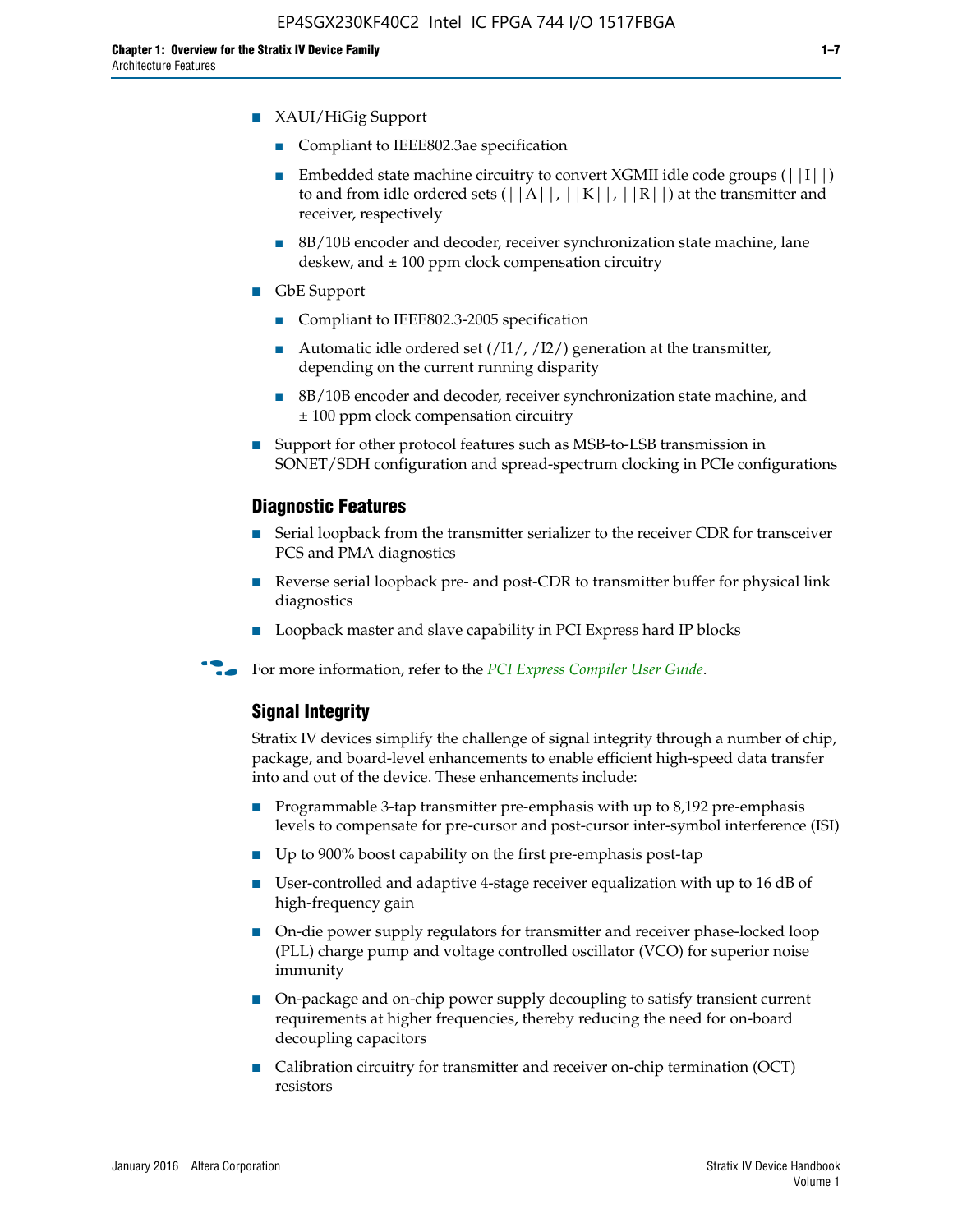# **FPGA Fabric and I/O Features**

The following sections describe the Stratix IV FPGA fabric and I/O features.

## **Device Core Features**

- Up to 531,200 LEs in Stratix IV GX and GT devices and up to 813,050 LEs in Stratix IV E devices, efficiently packed in unique and innovative adaptive logic modules (ALMs)
- Ten ALMs per logic array block (LAB) deliver faster performance, improved logic utilization, and optimized routing
- Programmable power technology, including a variety of process, circuit, and architecture optimizations and innovations
- Programmable power technology available to select power-driven compilation options for reduced static power consumption

#### **Embedded Memory**

- TriMatrix embedded memory architecture provides three different memory block sizes to efficiently address the needs of diversified FPGA designs:
	- 640-bit MLAB
	- 9-Kb M9K
	- 144-Kb M144K
- Up to 33,294 Kb of embedded memory operating at up to 600 MHz
- Each memory block is independently configurable to be a single- or dual-port RAM, FIFO, ROM, or shift register

## **Digital Signal Processing (DSP) Blocks**

- Flexible DSP blocks configurable as  $9 \times 9$ -bit,  $12 \times 12$ -bit,  $18 \times 18$ -bit, and  $36 \times 36$ -bit full-precision multipliers at up to 600 MHz with rounding and saturation capabilities
- Faster operation due to fully pipelined architecture and built-in addition, subtraction, and accumulation units to combine multiplication results
- Optimally designed to support advanced features such as adaptive filtering, barrel shifters, and finite and infinite impulse response (FIR and IIR) filters

#### **Clock Networks**

- Up to 16 global clocks and 88 regional clocks optimally routed to meet the maximum performance of 800 MHz
- Up to 112 and 132 periphery clocks in Stratix IV GX and Stratix IV E devices, respectively
- Up to 66 (16 GCLK + 22 RCLK + 28 PCLK) clock networks per device quadrant in Stratix IV GX and Stratix IV GT devices
- Up to 71 (16 GCLK + 22 RCLK + 33 PCLK) clock networks per device quadrant in Stratix IV E devices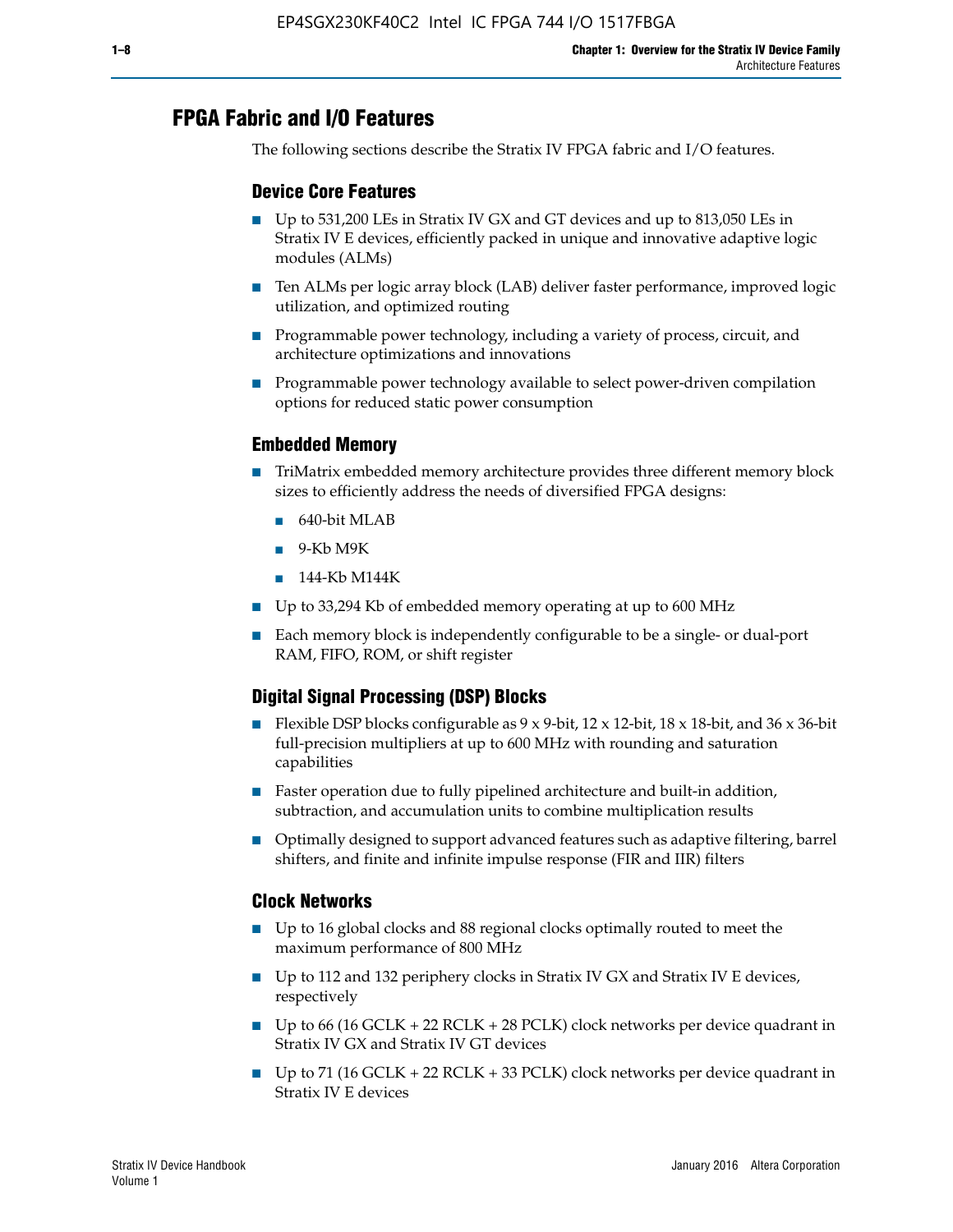## **PLLs**

- Three to 12 PLLs per device supporting spread-spectrum input tracking, programmable bandwidth, clock switchover, dynamic reconfiguration, and delay compensation
- On-chip PLL power supply regulators to minimize noise coupling

### **I/O Features**

- Sixteen to 24 modular I/O banks per device with 24 to 48 I/Os per bank designed and packaged for optimal simultaneous switching noise (SSN) performance and migration capability
- Support for a wide range of industry I/O standards, including single-ended (LVTTL/CMOS/PCI/PCIX), differential (LVDS/mini-LVDS/RSDS), voltage-referenced single-ended and differential (SSTL/HSTL Class I/II) I/O standards
- **O**n-chip series  $(R_S)$  and on-chip parallel  $(R_T)$  termination with auto-calibration for single-ended I/Os and on-chip differential  $(R_D)$  termination for differential I/Os
- Programmable output drive strength, slew rate control, bus hold, and weak pull-up capability for single-ended I/Os
- User I/O:GND: $V_{CC}$  ratio of 8:1:1 to reduce loop inductance in the package—PCB interface
- **■** Programmable transmitter differential output voltage ( $V_{OD}$ ) and pre-emphasis for high-speed LVDS I/O

#### **High-Speed Differential I/O with DPA and Soft-CDR**

- Dedicated circuitry on the left and right sides of the device to support differential links at data rates from 150 Mbps to 1.6 Gbps
- Up to 98 differential SERDES in Stratix IV GX devices, up to 132 differential SERDES in Stratix IV E devices, and up to 47 differential SERDES in Stratix IV GT devices
- DPA circuitry at the receiver automatically compensates for channel-to-channel and channel-to-clock skew in source synchronous interfaces
- Soft-CDR circuitry at the receiver allows implementation of asynchronous serial interfaces with embedded clocks at up to 1.6 Gbps data rate (SGMII and GbE)

#### **External Memory Interfaces**

- Support for existing and emerging memory interface standards such as DDR SDRAM, DDR2 SDRAM, DDR3 SDRAM, QDRII SRAM, QDRII+ SRAM, and RLDRAM II
- DDR3 up to 1,067 Mbps/533 MHz
- Programmable DQ group widths of 4 to 36 bits (includes parity bits)
- Dynamic OCT, trace mismatch compensation, read-write leveling, and half-rate register capabilities provide a robust external memory interface solution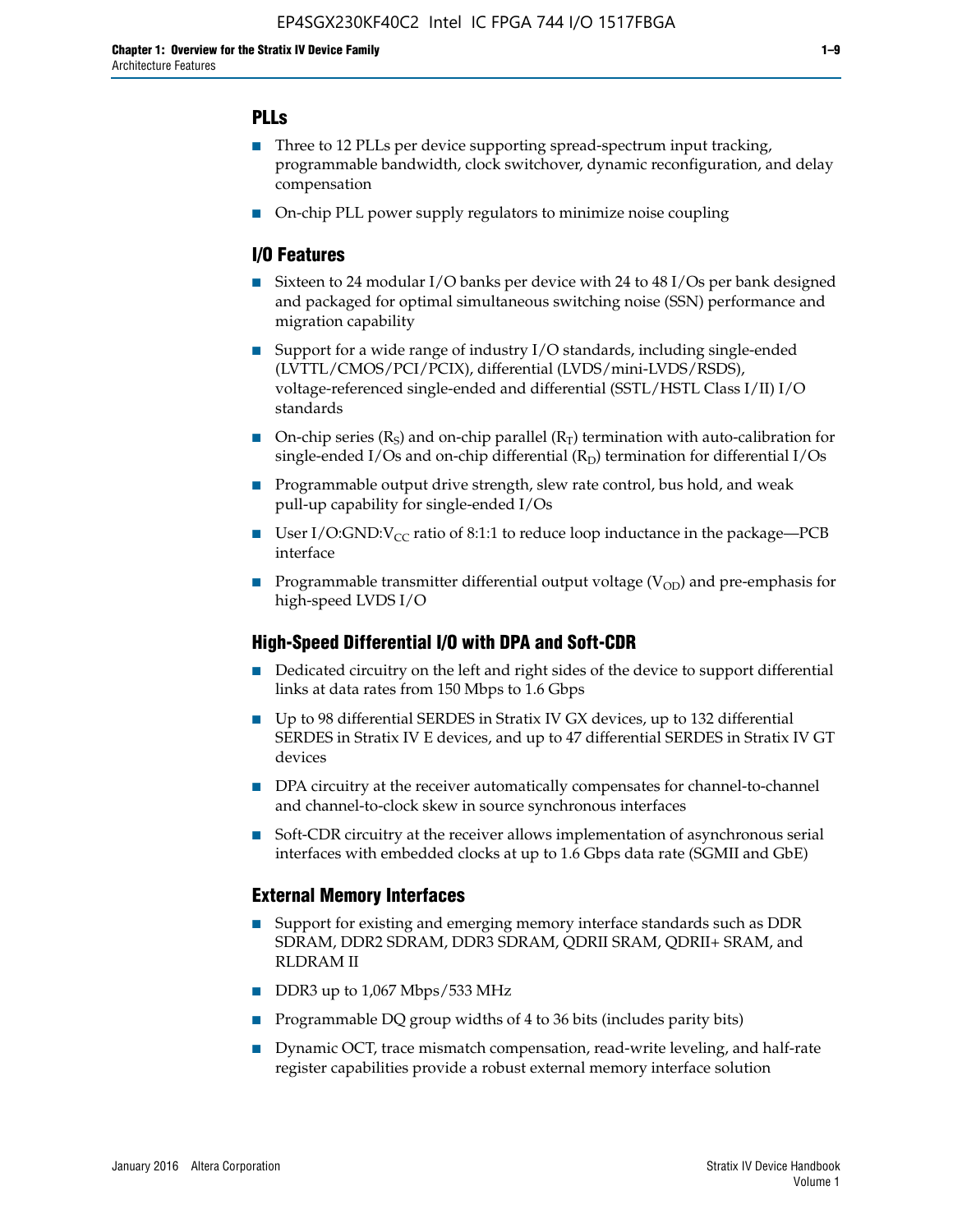## **System Integration**

- All Stratix IV devices support hot socketing
- Four configuration modes:
	- Passive Serial (PS)
	- Fast Passive Parallel (FPP)
	- Fast Active Serial (FAS)
	- JTAG configuration
- Ability to perform remote system upgrades
- 256-bit advanced encryption standard (AES) encryption of configuration bits protects your design against copying, reverse engineering, and tampering
- Built-in soft error detection for configuration RAM cells
- For more information about how to connect the PLL, external memory interfaces,  $I/O$ , high-speed differential I/O, power, and the JTAG pins to PCB, refer to the *[Stratix IV GX and Stratix IV E Device Family Pin Connection Guidelines](http://www.altera.com/literature/dp/stratix4/PCG-01005.pdf)* and the *[Stratix IV GT Device Family Pin Connection Guidelines](http://www.altera.com/literature/dp/stratix4/PCG-01006.pdf)*.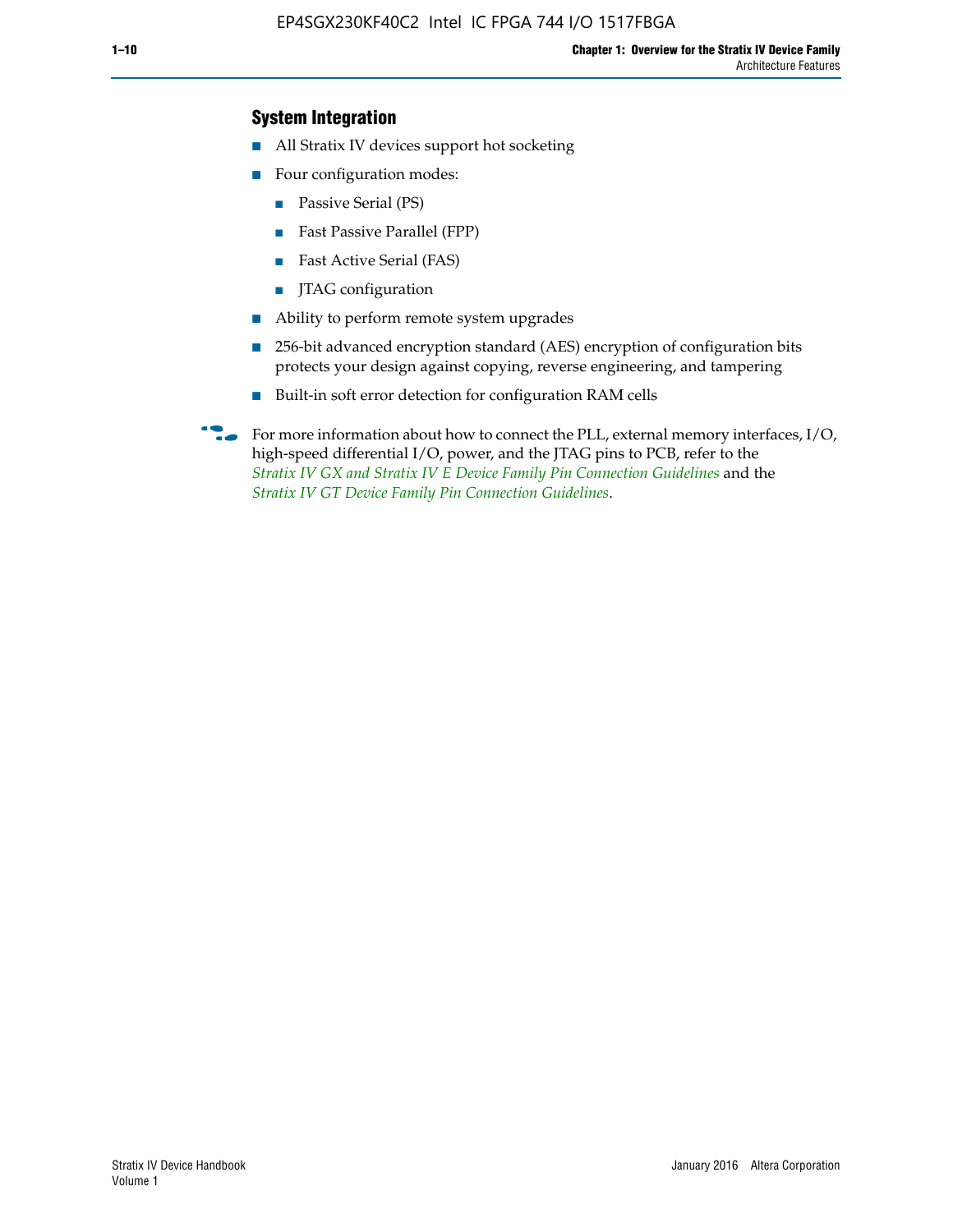#### Table 1–1 lists the Stratix IV GX device features.

## **Table 1–1. Stratix IV GX Device Features (Part 1 of 2)**

| <b>Feature</b>                                                 | EP4SGX70                 |                |                                  | <b>EP4SGX110</b>  |    |                                | <b>EP4SGX180</b>               |                |       |              | <b>EP4SGX230</b>         |                |       |                   |                | <b>EP4SGX290</b> |       |       |                |                                 |                   | <b>EP4SGX360</b> |         |       |       |         | <b>EP4SGX530</b> |
|----------------------------------------------------------------|--------------------------|----------------|----------------------------------|-------------------|----|--------------------------------|--------------------------------|----------------|-------|--------------|--------------------------|----------------|-------|-------------------|----------------|------------------|-------|-------|----------------|---------------------------------|-------------------|------------------|---------|-------|-------|---------|------------------|
| <b>Package</b><br><b>Option</b>                                | F780                     | F1152          | F780                             | F1152             |    | F780                           | F1152                          |                | F1517 | F780         | F1152                    |                | F1517 | F780              | F1152          |                  | F1517 | F1760 | F1932          | F780                            | F1152             |                  | F1517   | F1760 | F1932 | F1760   | F1932            |
| <b>ALMs</b>                                                    | 29,040                   |                |                                  | 42,240            |    |                                | 70,300                         |                |       |              | 91,200                   |                |       |                   |                | 116,480          |       |       |                |                                 |                   |                  | 141,440 |       |       | 212,480 |                  |
| LEs                                                            | 72,600                   |                |                                  | 105,600           |    |                                | 175,750                        |                |       |              | 228,000                  |                |       |                   |                | 291,200          |       |       |                |                                 |                   |                  | 353,600 |       |       |         | 531,200          |
| 0.6 Gbps-<br>8.5 Gbps<br>Transceivers<br>$(PMA + PCs)$<br>(1)  | $\overline{\phantom{0}}$ | 16             | $\hspace{0.05cm}$                | $\hspace{0.05cm}$ | 16 | $\qquad \qquad \longleftarrow$ | $\hspace{0.05cm}$              | 16             | 24    |              | $\overline{\phantom{a}}$ | 16             | 24    | —                 |                | 16               | 24    | 24    | 32             | $\overline{\phantom{0}}$        | $\hspace{0.05cm}$ | 16               | 24      | 24    | 32    | 24      | 32               |
| 0.6 Gbps-<br>6.5 Gbps<br>Transceivers<br>$(PMA + PCs)$<br>(1)  | 8                        |                | 8                                | 16                |    | 8                              | 16                             | ÷              |       | 8            | 16                       | —              |       | 16                | 16             |                  |       |       |                | 16                              | 16                |                  |         |       |       |         |                  |
| PMA-only<br>CMU<br>Channels<br>$(0.6$ Gbps-<br>6.5 Gbps)       | $\overline{\phantom{0}}$ | 8              | $\overbrace{\phantom{12322111}}$ |                   | 8  | $\qquad \qquad \longleftarrow$ | $\qquad \qquad \longleftarrow$ | 8              | 12    |              |                          | 8              | 12    | $\hspace{0.05cm}$ |                | 8                | 12    | 12    | 16             | $\overline{\phantom{0}}$        | $\hspace{0.05cm}$ | 8                | 12      | 12    | 16    | 12      | 16               |
| PCI Express<br>hard IP<br><b>Blocks</b>                        | $\mathbf{1}$             | $\overline{2}$ | $\mathbf 1$                      | $\overline{2}$    |    | $\mathbf{1}$                   |                                | $\overline{2}$ |       | $\mathbf{1}$ |                          | $\overline{c}$ |       |                   |                | $\overline{c}$   |       |       | $\overline{4}$ |                                 |                   | $\overline{2}$   |         |       | 4     |         | 4                |
| High-Speed<br><b>LVDS</b><br>SERDES (up<br>to 1.6 Gbps)<br>(4) | 28                       | 56             | 28                               | 28                | 56 | 28                             | 44                             |                | 88    | 28           | 44                       |                | 88    | —                 | 44             |                  | 88    | 88    | 98             | $\hspace{0.1mm}-\hspace{0.1mm}$ | 44                |                  | 88      | 88    | 98    | 88      | 98               |
| SPI-4.2 Links                                                  | $\mathbf{1}$             |                |                                  | 1                 |    | $\mathbf{1}$                   | $\overline{c}$                 |                | 4     | 1            | $\overline{c}$           |                | 4     | —                 | $\overline{2}$ |                  |       | 4     |                | $\overline{\phantom{0}}$        | $\overline{2}$    |                  |         | 4     |       |         | 4                |

Architecture Features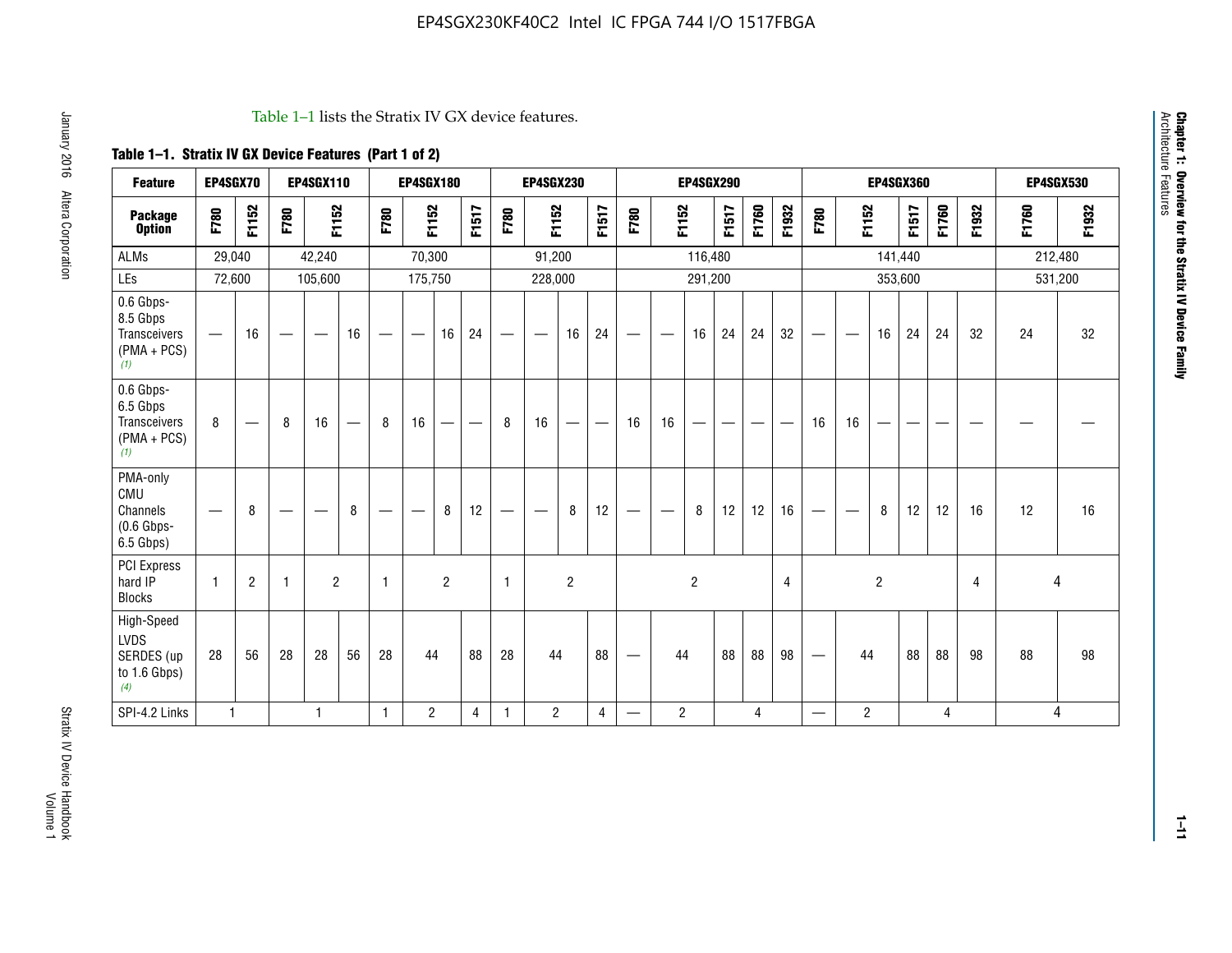**Table 1–1. Stratix IV GX Device Features (Part 2 of 2)**

| <b>Feature</b>                                       | EP4SGX70                |                        |                             | <b>EP4SGX110</b>            |                      |                             | <b>EP4SGX180</b>          |                                              |                        |                             | <b>EP4SGX230</b>            |                        |                      |                             |                             | EP4SGX290              |                      |                        |                        |                             |                             |                        | <b>EP4SGX360</b>     |                        |                        | <b>EP4SGX530</b>  |                   |
|------------------------------------------------------|-------------------------|------------------------|-----------------------------|-----------------------------|----------------------|-----------------------------|---------------------------|----------------------------------------------|------------------------|-----------------------------|-----------------------------|------------------------|----------------------|-----------------------------|-----------------------------|------------------------|----------------------|------------------------|------------------------|-----------------------------|-----------------------------|------------------------|----------------------|------------------------|------------------------|-------------------|-------------------|
| <b>Package</b><br><b>Option</b>                      | F780                    | F1152                  | F780                        | F1152                       |                      | F780                        | F1152                     |                                              | F1517                  | F780                        | F1152                       |                        | F1517                | F780                        | F1152                       |                        | F1517                | F1760                  | F1932                  | F780                        | F1152                       |                        | F1517                | F1760                  | F1932                  | F1760             | F1932             |
| M9K Blocks<br>(256x)<br>36 bits)                     | 462                     |                        |                             | 660                         |                      |                             | 950                       |                                              |                        |                             | 1,235                       |                        |                      |                             |                             | 936                    |                      |                        |                        |                             |                             | 1,248                  |                      |                        |                        | 1,280             |                   |
| M144K<br>Blocks<br>(2048 x<br>72 bits)               | 16                      |                        |                             | 16                          |                      |                             | 20                        |                                              |                        |                             | 22                          |                        |                      |                             |                             | 36                     |                      |                        |                        |                             |                             | 48                     |                      |                        |                        | 64                |                   |
| <b>Total Memory</b><br>(MLAB+M9K<br>+M144K) Kb       | 7,370                   |                        |                             | 9,564                       |                      |                             | 13,627                    |                                              |                        |                             | 17,133                      |                        |                      |                             |                             | 17,248                 |                      |                        |                        |                             |                             | 22,564                 |                      |                        |                        | 27,376            |                   |
| Embedded<br><b>Multipliers</b><br>$18 \times 18$ (2) | 384                     |                        |                             | 512                         |                      |                             | 920                       |                                              |                        |                             | 1,288                       |                        |                      |                             |                             | 832                    |                      |                        |                        |                             |                             | 1,040                  |                      |                        | 1,02<br>4              | 1,024             |                   |
| PLLs                                                 | 3                       | 4                      | 3                           | 4                           |                      | 3                           | 6                         |                                              | 8                      | 3                           | 6                           |                        | 8                    | 4                           | 6                           |                        | 8                    | 12                     | 12                     | 4                           | 6                           |                        | 8                    | 12                     | 12                     | 12                | 12                |
| User I/Os $(3)$                                      | 372                     | 488                    | 372                         | 372                         | 48<br>8              | 372                         | 56<br>4                   | 56<br>4                                      | 74<br>$\overline{4}$   | 372                         | 564                         | 56<br>4                | 74<br>$\overline{4}$ | 289                         | 564                         | 56<br>4                | 74<br>4              | 88<br>0                | 92<br>$\mathbf 0$      | 289                         | 564                         | 56<br>4                | 74<br>4              | 88<br>0                | 920                    | 880               | 920               |
| Speed Grade<br>(fastest to<br>slowest) (5)           | $-2x,$<br>$-3,$<br>$-4$ | $-2,$<br>$-3,$<br>$-4$ | $-2\times$<br>$-3,$<br>$-4$ | $-2\times$<br>$-3,$<br>$-4$ | $-2,$<br>-3,<br>$-4$ | $-2\times$<br>$-3,$<br>$-4$ | $-2$<br>×,<br>$-3,$<br>-4 | $-2$<br>$\,$<br>$-3$<br>$\mathbf{r}$<br>$-4$ | $-2,$<br>$-3,$<br>$-4$ | $-2\times$<br>$-3,$<br>$-4$ | $-2\times$<br>$-3,$<br>$-4$ | $-2,$<br>$-3,$<br>$-4$ | $-2,$<br>-3,<br>$-4$ | $-2\times$<br>$-3,$<br>$-4$ | $-2\times$<br>$-3,$<br>$-4$ | $-2,$<br>$-3,$<br>$-4$ | $-2,$<br>-3,<br>$-4$ | $-2,$<br>$-3,$<br>$-4$ | $-2,$<br>$-3,$<br>$-4$ | $-2\times$<br>$-3,$<br>$-4$ | $-2\times$<br>$-3,$<br>$-4$ | $-2,$<br>$-3,$<br>$-4$ | $-2,$<br>-3,<br>$-4$ | $-2,$<br>$-3,$<br>$-4$ | $-2,$<br>$-3,$<br>$-4$ | $-2, -3,$<br>$-4$ | $-2, -3,$<br>$-4$ |

#### **Notes to Table 1–1:**

(1) The total number of transceivers is divided equally between the left and right side of each device, except for the devices in the F780 package. These devices have eight transceiver channels located only on the right side of the device.

(2) Four multiplier adder mode.

(3) The user I/Os count from pin-out files includes all general purpose I/O, dedicated clock pins, and dual purpose configuration pins. Transceiver pins and dedicated configuration pins are not included in the pin count.

- (4) Total pairs of high-speed LVDS SERDES take the lowest channel count of  $R_X/T_X$ .
- (5) The difference between the Stratix IV GX devices in the –2 and –2x speed grades is the number of available transceiver channels. The –2 device allows you to use the transceiver CMU blocks as transceiver channels. The –2x device does NOT allow you to use the CMU blocks as transceiver channels. In addition to the reduction of available transceiver channels in the Stratix IV GX –2x device, the data rates in the –2x device are limited to 6.5 Gbps.

January 2016 Altera Corporation

Altera Corporation

January 2016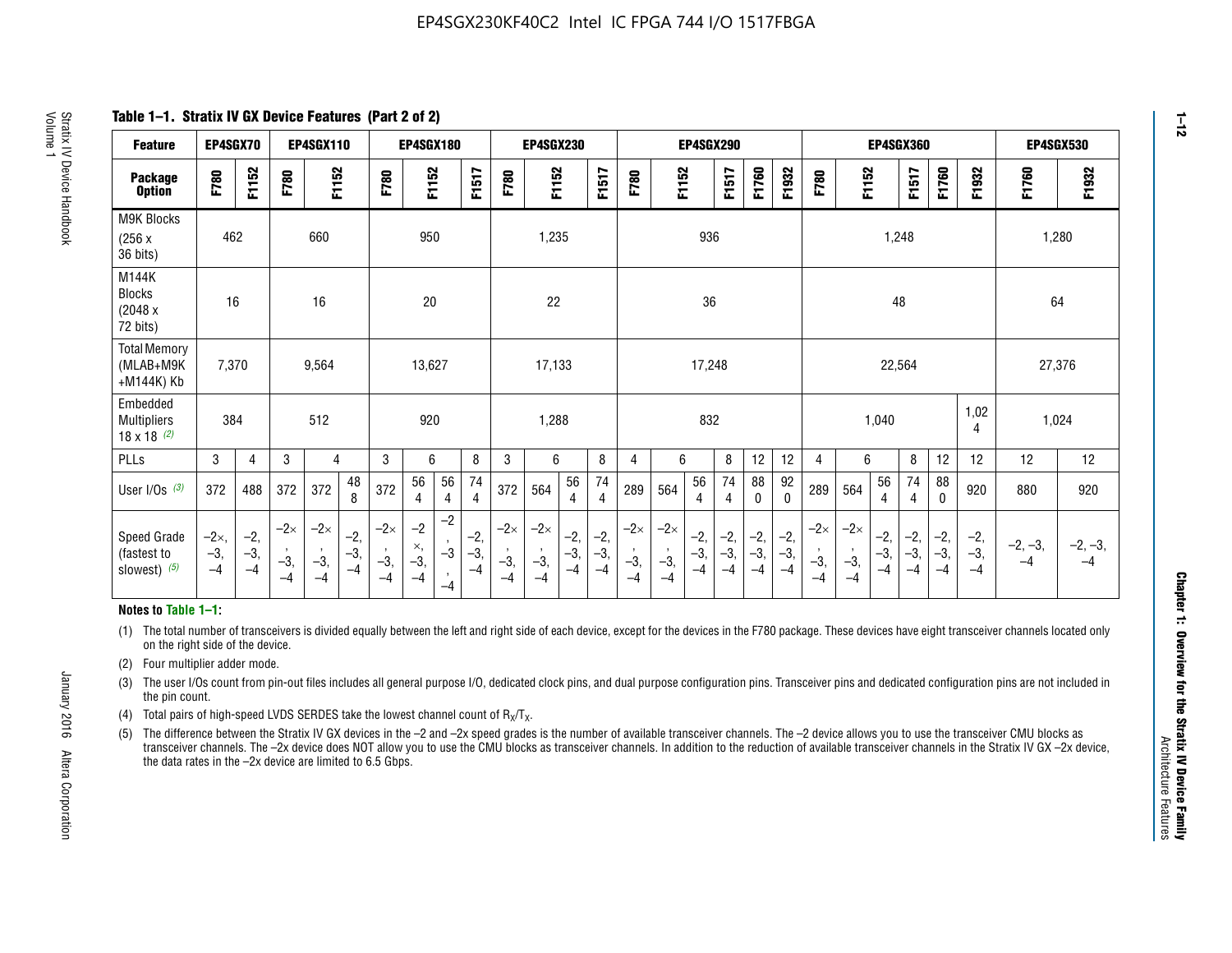Table 1–2 lists the Stratix IV GX device package options.

#### **Table 1–2. Stratix IV GX Device Package Options** *(1)***,** *(2)*

| <b>Device</b> |                  | <b>F780</b><br>(29 mm x 29 mm) $(6)$ | F1152<br>$(35 \, \text{mm} \times 35 \, \text{mm})$<br>(6) |             | <b>F1152</b><br>$(35 \text{ mm} \times 35 \text{ mm})$ $(5)$ , $(7)$ | F1517<br>(40 mm x 40 mm)<br>$(5)$ $(7)$ | <b>F1760</b><br>$(42.5 \text{ mm} \times 42.5 \text{ mm})$<br>(I) | F1932<br>$(45 \, \text{mm} \times 45 \, \text{mm})$<br>(7) |
|---------------|------------------|--------------------------------------|------------------------------------------------------------|-------------|----------------------------------------------------------------------|-----------------------------------------|-------------------------------------------------------------------|------------------------------------------------------------|
| EP4SGX70      | <b>DF29</b>      |                                      |                                                            | <b>HF35</b> |                                                                      |                                         |                                                                   |                                                            |
| EP4SGX110     | <b>DF29</b>      |                                      | FF35                                                       | <b>HF35</b> |                                                                      |                                         |                                                                   |                                                            |
| EP4SGX180     | DF <sub>29</sub> |                                      | FF35                                                       |             | <b>HF35</b>                                                          | KF40                                    |                                                                   |                                                            |
| EP4SGX230     | DF <sub>29</sub> |                                      | FF35                                                       |             | <b>HF35</b>                                                          | KF40                                    |                                                                   |                                                            |
| EP4SGX290     |                  | FH29 $(3)$                           | FF35                                                       |             | <b>HF35</b>                                                          | KF40                                    | KF43                                                              | <b>NF45</b>                                                |
| EP4SGX360     |                  | FH29 (3)                             | FF35                                                       |             | <b>HF35</b>                                                          | KF40                                    | KF43                                                              | <b>NF45</b>                                                |
| EP4SGX530     |                  |                                      |                                                            |             | HH35 $(4)$                                                           | KH40 (4)                                | KF43                                                              | <b>NF45</b>                                                |

#### **Notes to Table 1–2:**

(1) Device packages in the same column and marked under the same arrow sign have vertical migration capability.

(2) Use the Pin Migration Viewer in the Pin Planner to verify the pin migration compatibility when migrating devices. For more information, refer to *[I/O Management](http://www.altera.com/literature/hb/qts/qts_qii52013.pdf)* in the *Quartus II Handbook, Volume 2*.

(3) The 780-pin EP4SGX290 and EP4SGX360 devices are available only in 33 mm x 33 mm Hybrid flip chip package.

(4) The 1152-pin and 1517-pin EP4SGX530 devices are available only in 42.5 mm x 42.5 mm Hybrid flip chip packages.

(5) When migrating between hybrid and flip chip packages, there is an additional keep-out area. For more information, refer to the *[Package Information Datasheet for Altera Devices](http://www.altera.com/literature/ds/dspkg.pdf)*.

(6) Devices listed in this column are available in –2x, –3, and –4 speed grades. These devices do not have on-package decoupling capacitors.

(7) Devices listed in this column are available in –2, –3, and –4 speed grades. These devices have on-package decoupling capacitors. For more information about on-package decoupling capacitor value in each device, refer to Table 1–3.

 $\mathbb{L}$ s On-package decoupling reduces the need for on-board or PCB decoupling capacitors by satisfying the transient current requirements at higher frequencies. The *[Power Delivery Network](http://www.altera.com/literature/ug/pdn_tool_stxiv.zip)* design tool for Stratix IV devices accounts for the on-package decoupling and reflects the reduced requirements for PCB decoupling capacitors.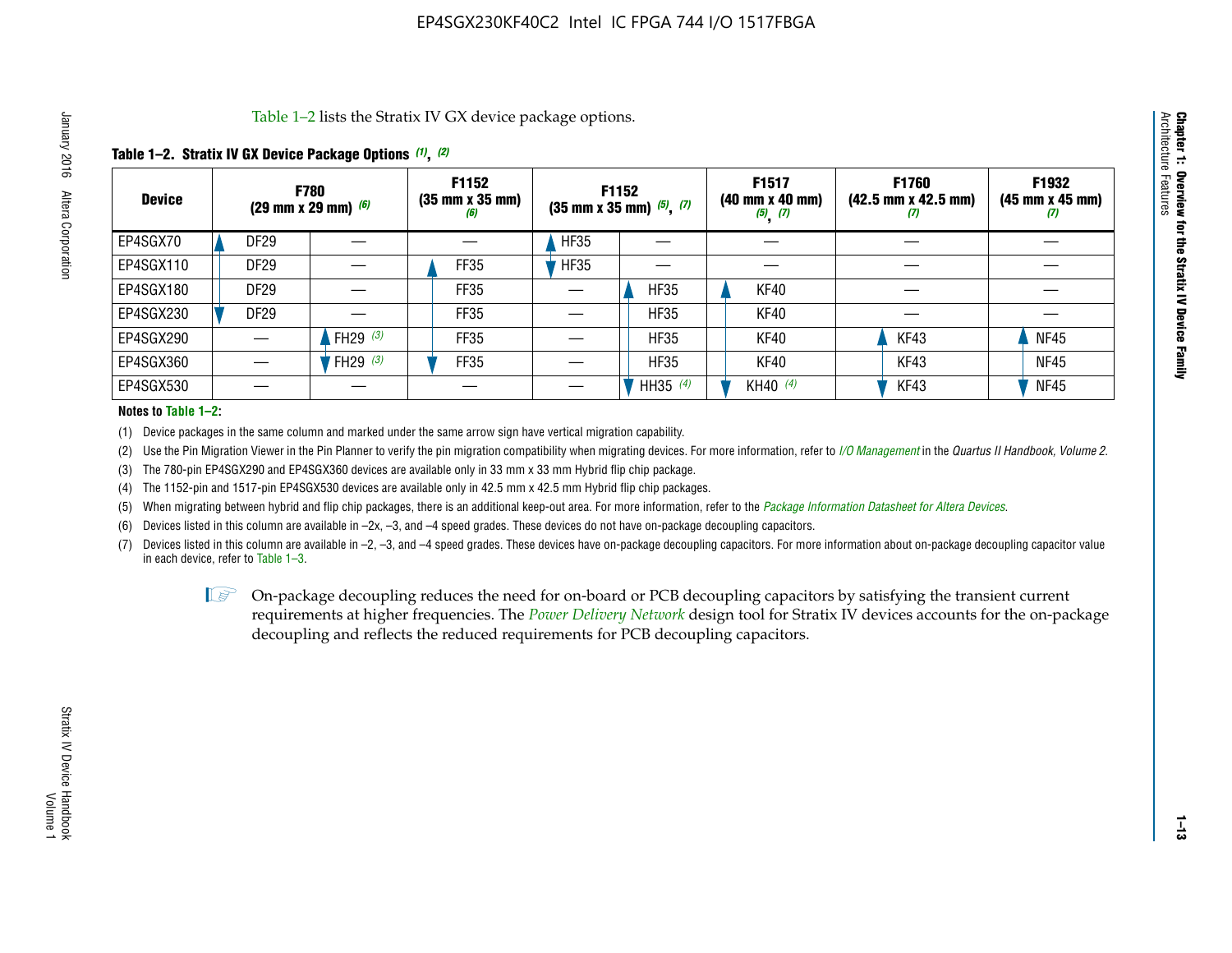|  |  | Table 1-3. Stratix IV GX Device On-Package Decoupling Information (1) |  |  |
|--|--|-----------------------------------------------------------------------|--|--|
|--|--|-----------------------------------------------------------------------|--|--|

| <b>Ordering Information</b> |                            | <b>V<sub>cc</sub></b>               | V <sub>ccio</sub>    | V <sub>CCL GXB</sub>         | V <sub>CCA_L/R</sub> | V <sub>CCT</sub> and V <sub>CCR</sub> (Shared)   |
|-----------------------------|----------------------------|-------------------------------------|----------------------|------------------------------|----------------------|--------------------------------------------------|
| EP4SGX70                    | <b>HF35</b>                | $2\times1$ uF + $2\times470$ nF     | 10nF per bank $(2)$  | 100nF per transceiver block  | 100 <sub>n</sub> F   | $1 \times 470$ nF + $1 \times 47$ nF per side    |
| EP4SGX110                   | <b>HF35</b>                | $2\times1$ uF + $2\times470$ nF     | 10nF per bank $(2)$  | 100nF per transceiver block  | 100 <sub>n</sub> F   | $1\times470$ nF + $1\times47$ nF per side        |
| EP4SGX180                   | <b>HF35</b><br>KF40        | $2\times1$ uF + $2\times470$ nF     | 10nF per bank $(2)$  | 100nF per transceiver block  | 100 <sub>nF</sub>    | $1 \times 470$ nF + $1 \times 47$ nF per side    |
| EP4SGX230                   | <b>HF35</b><br>KF40        | $2 \times 1$ uF + $2 \times 470$ nF | 10 nF per bank $(2)$ | 100 nF per transceiver block | 100 nF               | $1 \times 470$ nF + $1 \times 47$ nF<br>per side |
|                             | <b>HF35</b><br><b>KF40</b> |                                     |                      |                              |                      | $1 \times 470$ nF + $1 \times 47$ nF             |
| EP4SGX290                   | KF43<br><b>NF45</b>        | $4 \times 1$ uF + $4 \times 470$ nF | 10 nF per bank $(2)$ | 100 nF per transceiver block | 100nF                | per side                                         |
|                             | <b>HF35</b><br>KF40        |                                     |                      |                              |                      | $1 \times 470$ nF + $1 \times 47$ nF             |
| EP4SGX360                   | KF43<br><b>NF45</b>        | $4 \times 1$ uF + $4 \times 470$ nF | 10 nF per bank $(2)$ | 100 nF per transceiver block | 100 nF               | per side                                         |
|                             | <b>HH35</b>                |                                     |                      |                              |                      |                                                  |
| EP4SGX530                   | <b>KH40</b><br>KF43        | $4 \times 1$ uF + $4 \times 470$ nF | 10 nF per bank $(2)$ | 100 nF per transceiver block | 100 nF               | $1 \times 470$ nF + $1 \times 47$ nF<br>per side |
|                             | <b>NF45</b>                |                                     |                      |                              |                      |                                                  |

**Notes to Table 1–3:**

(1) Table 1-3 refers to production devices on-package decoupling. For more information about decoupling design of engineering sample (ES) devices, contact [Altera Technical Support](http://mysupport.altera.com/eservice/login.asp).

(2) For I/O banks  $3(*)$ ,  $4(*)$ ,  $7(*)$ , and  $8(*)$  only. There is no OPD for I/O bank  $1(*)$ ,  $2(*)$ ,  $5(*)$ , and  $6(*)$ .

**1–14**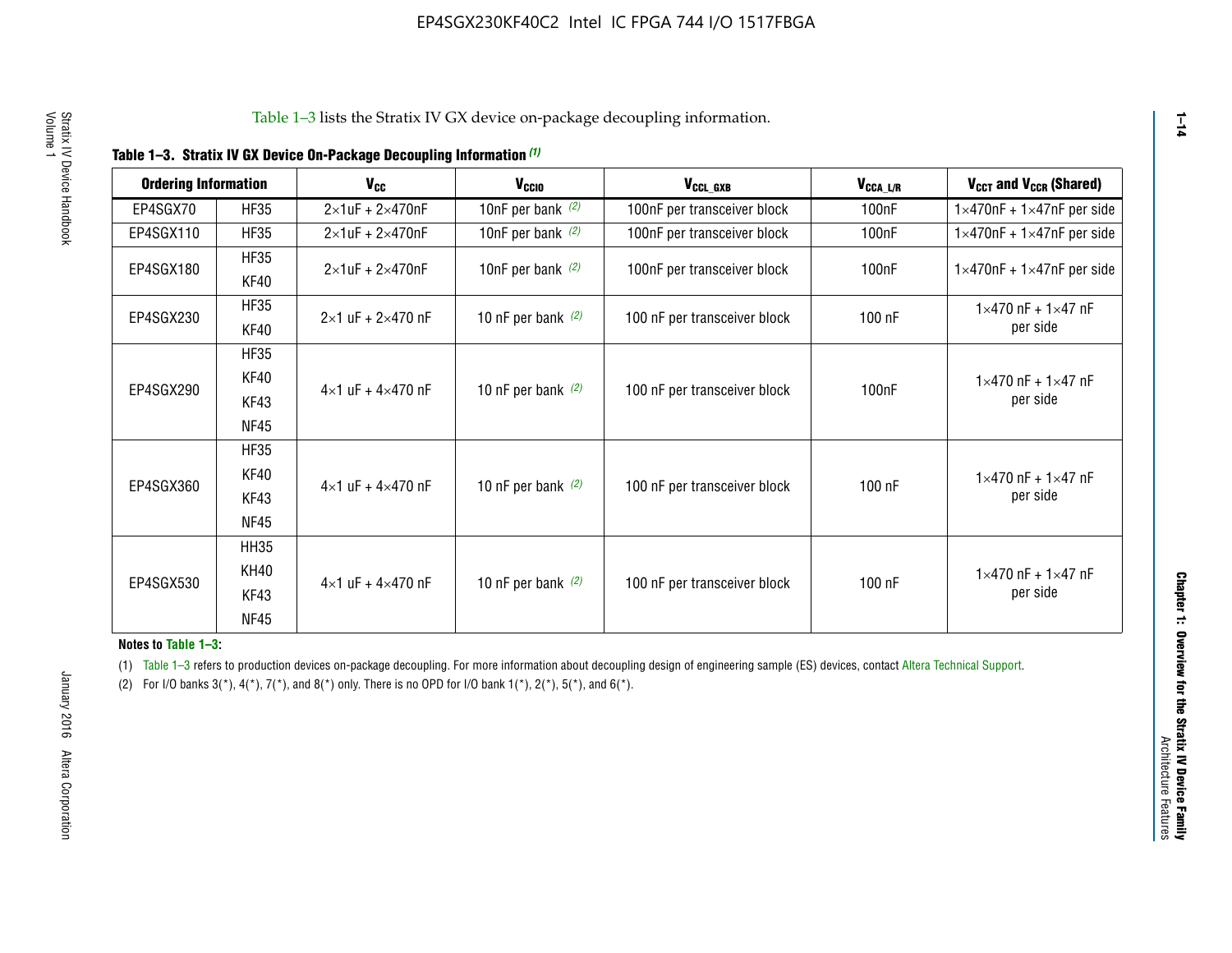#### Table 1–4 lists the Stratix IV E device features.

#### **Table 1–4. Stratix IV E Device Features**

| <b>Feature</b>                                      | <b>EP4SE230</b> |     | <b>EP4SE360</b>                        |              | <b>EP4SE530</b> |              | <b>EP4SE820</b> |          |            |  |
|-----------------------------------------------------|-----------------|-----|----------------------------------------|--------------|-----------------|--------------|-----------------|----------|------------|--|
| Package Pin Count                                   | 780             | 780 | 1152                                   | 1152         | 1517            | 1760         | 1152            | 1517     | 1760       |  |
| ALMs                                                | 91,200          |     | 141,440                                |              | 212,480         |              |                 | 325,220  |            |  |
| LEs                                                 | 228,000         |     | 353,600                                |              | 531,200         |              |                 | 813,050  |            |  |
| High-Speed LVDS<br>SERDES (up to<br>1.6 Gbps) $(1)$ | 56              | 56  | 88                                     | 88           | 112             | 112          | 88              | 112      | 132        |  |
| SPI-4.2 Links                                       | 3               | 3   | 4                                      | 4            |                 | 6            | 4               | 6        | 6          |  |
| <b>M9K Blocks</b><br>(256 x 36 bits)                | 1,235           |     | 1,248                                  |              | 1,280           |              |                 | 1610     |            |  |
| M144K Blocks<br>(2048 x 72 bits)                    | 22              |     | 48<br>64                               |              |                 |              | 60              |          |            |  |
| <b>Total Memory</b><br>$(MLAB+M9K+$<br>M144K) Kb    | 17,133          |     | 22,564                                 |              | 27,376          |              |                 | 33,294   |            |  |
| <b>Embedded Multipliers</b><br>$(18 \times 18)$ (2) | 1,288           |     | 1,040                                  |              | 1,024           |              |                 | 960      |            |  |
| PLLs                                                | 4               | 4   | 8                                      | 8            | 12              | 12           | 8               | 12       | 12         |  |
| User I/Os $(3)$                                     | 488             | 488 | 744                                    | 744          | 976             | 976          | 744(4)          | 976 (4)  | 1120 $(4)$ |  |
| Speed Grade<br>(fastest to slowest)                 |                 |     | $-2, -3, -4$ $-2, -3, -4$ $-2, -3, -4$ | $-2, -3, -4$ | $-2, -3, -4$    | $-2, -3, -4$ | $-3, -4$        | $-3, -4$ | $-3, -4$   |  |

#### **Notes to Table 1–4:**

(1) The user I/O count from the pin-out files include all general purpose I/Os, dedicated clock pins, and dual purpose configuration pins. Transceiver pins and dedicated configuration pins are not included in the pin count.

(2) Four multiplier adder mode.

(3) Total pairs of high-speed LVDS SERDES take the lowest channel count of  $R_X/T_X$ .

(4) This data is preliminary.

**Chapter 1: Overview for the Stratix IV Device Family**

**Chapter 1: Overview for the Stratix IV Device Family**<br>Architecture Faatures

Architecture Features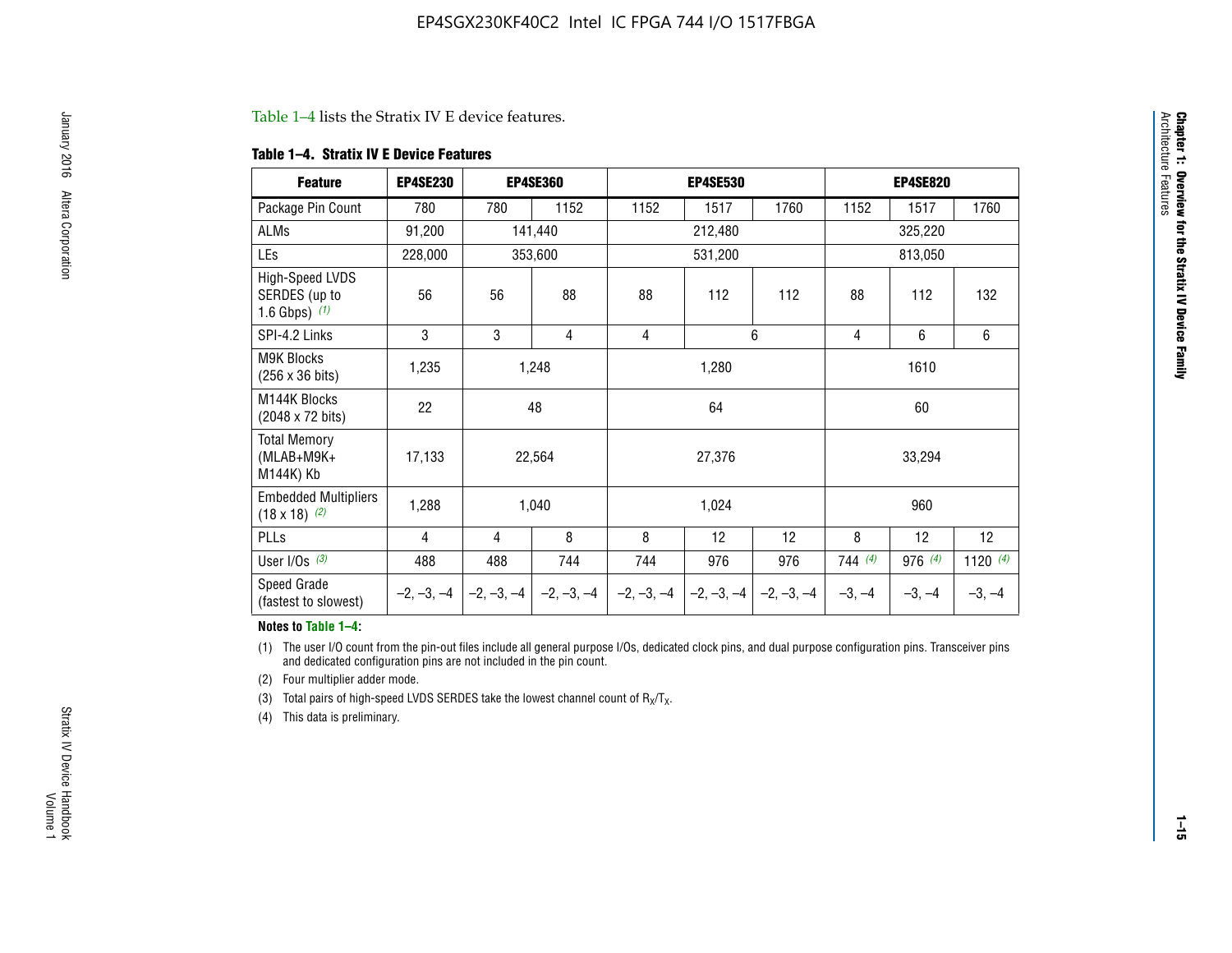Table 1–5 summarizes the Stratix IV E device package options.

| <b>Device</b> | <b>F780</b><br>$(29 \text{ mm} \times 29 \text{ mm})$ $(5)$ , $(6)$ | F1152<br>$(35 \text{ mm} \times 35 \text{ mm})$ $(5)$ $(7)$ | F <sub>1517</sub><br>$(40 \text{ mm} \times 40 \text{ mm})$ (7) | <b>F1760</b><br>$(42.5$ mm x 42.5 mm) $(7)$ |
|---------------|---------------------------------------------------------------------|-------------------------------------------------------------|-----------------------------------------------------------------|---------------------------------------------|
| EP4SE230      | F <sub>29</sub>                                                     |                                                             |                                                                 |                                             |
| EP4SE360      | H29 $(3)$                                                           | F35                                                         |                                                                 |                                             |
| EP4SE530      |                                                                     | H35 $(4)$                                                   | H40 $(4)$                                                       | F43                                         |
| EP4SE820      |                                                                     | H35 $(4)$                                                   | H40 $(4)$                                                       | F43                                         |

**Table 1–5. Stratix IV E Device Package Options** *(1)***,** *(2)*

#### **Notes to Table 1–5:**

(1) Device packages in the same column and marked under the same arrow sign have vertical migration capability.

(2) Use the Pin Migration Viewer in the Pin Planner to verify the pin migration compatibility when migrating devices. For more information, refer to *[I/O Management](http://www.altera.com/literature/hb/qts/qts_qii52013.pdf)* in the *Quartus II Handbook, Volume 2*.

(3) The 780-pin EP4SE360 device is available only in the 33 mm x 33 mm Hybrid flip chip package.

(4) The 1152-pin and 1517-pin for EP4SE530 and EP4SE820 devices are available only in the 42.5 mm x 42.5 mm Hybrid flip chip package.

(5) When migrating between hybrid and flip chip packages, there is an additional keep-out area. For more information, refer to the *[Package](http://www.altera.com/literature/ds/dspkg.pdf)  [Information Datasheet for Altera Devices](http://www.altera.com/literature/ds/dspkg.pdf)*.

(6) Devices listed in this column do not have on-package decoupling capacitors.

(7) Devices listed in this column have on-package decoupling capacitors. For more information about on-package decoupling capacitor value for each device, refer to Table 1–6.

Table 1–6 lists the Stratix IV E on-package decoupling information.

| Table 1–6. Stratix IV E Device On-Package Decoupling Information (1) |  |  |  |  |  |
|----------------------------------------------------------------------|--|--|--|--|--|
|----------------------------------------------------------------------|--|--|--|--|--|

|          | <b>Ordering Information</b> | <b>V<sub>cc</sub></b>               | <b>V<sub>CCIO</sub></b> |
|----------|-----------------------------|-------------------------------------|-------------------------|
| EP4SE360 | F35                         | $4 \times 1$ uF + $4 \times 470$ nF | 10 nF per bank          |
|          | H <sub>35</sub>             |                                     |                         |
| EP4SE530 | H40                         | $4 \times 1$ uF + $4 \times 470$ nF | 10 nF per bank          |
|          | F43                         |                                     |                         |
|          | H <sub>35</sub>             |                                     |                         |
| EP4SE820 | H40                         | $4 \times 1$ uF + $4 \times 470$ nF | 10 nF per bank          |
|          | F43                         |                                     |                         |

**Note to Table 1–6:**

(1) Table 1–6 refers to production devices on-package decoupling. For more information about decoupling design of engineering sample (ES) devices, contact [Altera Technical Support](http://mysupport.altera.com/eservice/login.asp).

Table 1–7 lists the Stratix IV GT device features.

| <b>Feature</b>                       | <b>EP4S40G2</b> | <b>EP4S40G5</b> | <b>EP4S100G2</b> | <b>EP4S100G3</b> | <b>EP4S100G4</b> | <b>EP4S100G5</b> |         |
|--------------------------------------|-----------------|-----------------|------------------|------------------|------------------|------------------|---------|
| Package Pin Count                    | 1517            | 1517            | 1517             | 1932             | 1932             | 1517             | 1932    |
| <b>ALMs</b>                          | 91,200          | 212,480         | 91,200           | 116,480          | 141,440          |                  | 212.480 |
| LEs                                  | 228,000         | 531,200         | 228,000          | 291,200          | 353,600          | 531,200          |         |
| <b>Total Transceiver</b><br>Channels | 36              | 36              | 36               | 48               | 48               | 36               | 48      |

**Table 1–7. Stratix IV GT Device Features (Part 1 of 2)**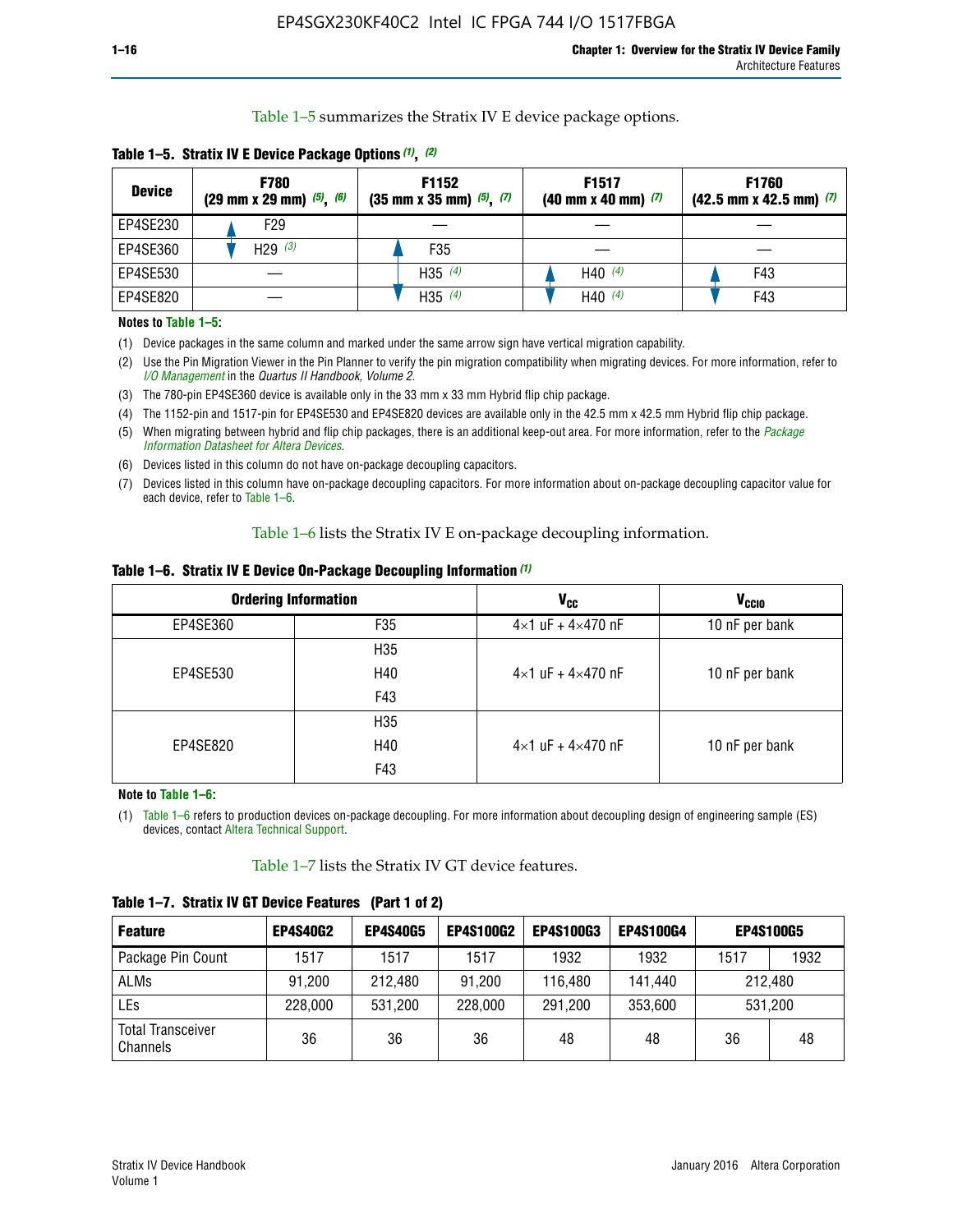|  | Table 1–7. Stratix IV GT Device Features (Part 2 of 2) |  |
|--|--------------------------------------------------------|--|
|--|--------------------------------------------------------|--|

| <b>Feature</b>                                                              | <b>EP4S40G2</b> | <b>EP4S40G5</b> | <b>EP4S100G2</b> | <b>EP4S100G3</b> | EP4S100G4      | <b>EP4S100G5</b>          |                |
|-----------------------------------------------------------------------------|-----------------|-----------------|------------------|------------------|----------------|---------------------------|----------------|
| 10G Transceiver<br>Channels<br>(600 Mbps - 11.3 Gbps)<br>with $PMA + PCS$ ) | 12              | 12              | 24               | 24               | 24             | 24                        | 32             |
| 8G Transceiver<br>Channels<br>(600 Mbps - 8.5 Gbps<br>with PMA + PCS) $(1)$ | 12              | 12              | $\mathbf 0$      | 8                | 8              | $\mathbf 0$               | $\mathbf 0$    |
| PMA-only CMU<br>Channels<br>(600 Mbps- 6.5 Gbps)                            | 12              | 12              | 12               | 16               | 16             | 12                        | 16             |
| PCIe hard IP Blocks                                                         | $\overline{2}$  | $\overline{2}$  | $2^{\circ}$      | $\overline{4}$   | $\overline{4}$ | $\overline{2}$            | $\overline{4}$ |
| High-Speed LVDS<br><b>SERDES</b><br>(up to 1.6 Gbps) $(2)$                  | 46              | 46              | 46               | 47               | 47             | 46                        | 47             |
| SP1-4.2 Links                                                               | $\overline{2}$  | $\overline{2}$  | $\overline{2}$   | $\overline{2}$   | $\overline{2}$ | $\overline{2}$            | $\overline{2}$ |
| <b>M9K Blocks</b><br>(256 x 36 bits)                                        | 1,235           | 1,280           | 1,235            | 936              | 1,248          |                           | 1,280          |
| M144K Blocks<br>(2048 x 72 bits)                                            | 22              | 64              | 22               | 36               | 48             | 64                        |                |
| Total Memory (MLAB +<br>M9K + M144K) Kb                                     | 17,133          | 27,376          | 17,133           | 17,248           | 22,564         |                           | 27,376         |
| <b>Embedded Multipliers</b><br>$18 \times 18^{(3)}$                         | 1,288           | 1,024           | 1,288            | 832              | 1,024          |                           | 1,024          |
| <b>PLLs</b>                                                                 | 8               | 8               | 8                | 12               | 12             | 8                         | 12             |
| User I/Os $(4)$ , $(5)$                                                     | 654             | 654             | 654              | 781              | 781            | 654                       | 781            |
| <b>Speed Grade</b><br>(fastest to slowest)                                  | $-1, -2, -3$    | $-1, -2, -3$    | $-1, -2, -3$     | $-1, -2, -3$     | $-1, -2, -3$   | $ -1, -2, -3  -1, -2, -3$ |                |

**Notes to Table 1–7:**

(1) You can configure all 10G transceiver channels as 8G transceiver channels. For example, the EP4S40G2F40 device has twenty-four 8G transceiver channels and the EP4S100G5F45 device has thirty-two 8G transceiver channels.

(2) Total pairs of high-speed LVDS SERDES take the lowest channel count of  $R_X/T_X$ .

(3) Four multiplier adder mode.

(4) The user I/O count from the pin-out files include all general purpose I/Os, dedicated clock pins, and dual purpose configuration pins. Transceiver pins and dedicated configuration pins are not included in the pin count.

(5) This data is preliminary.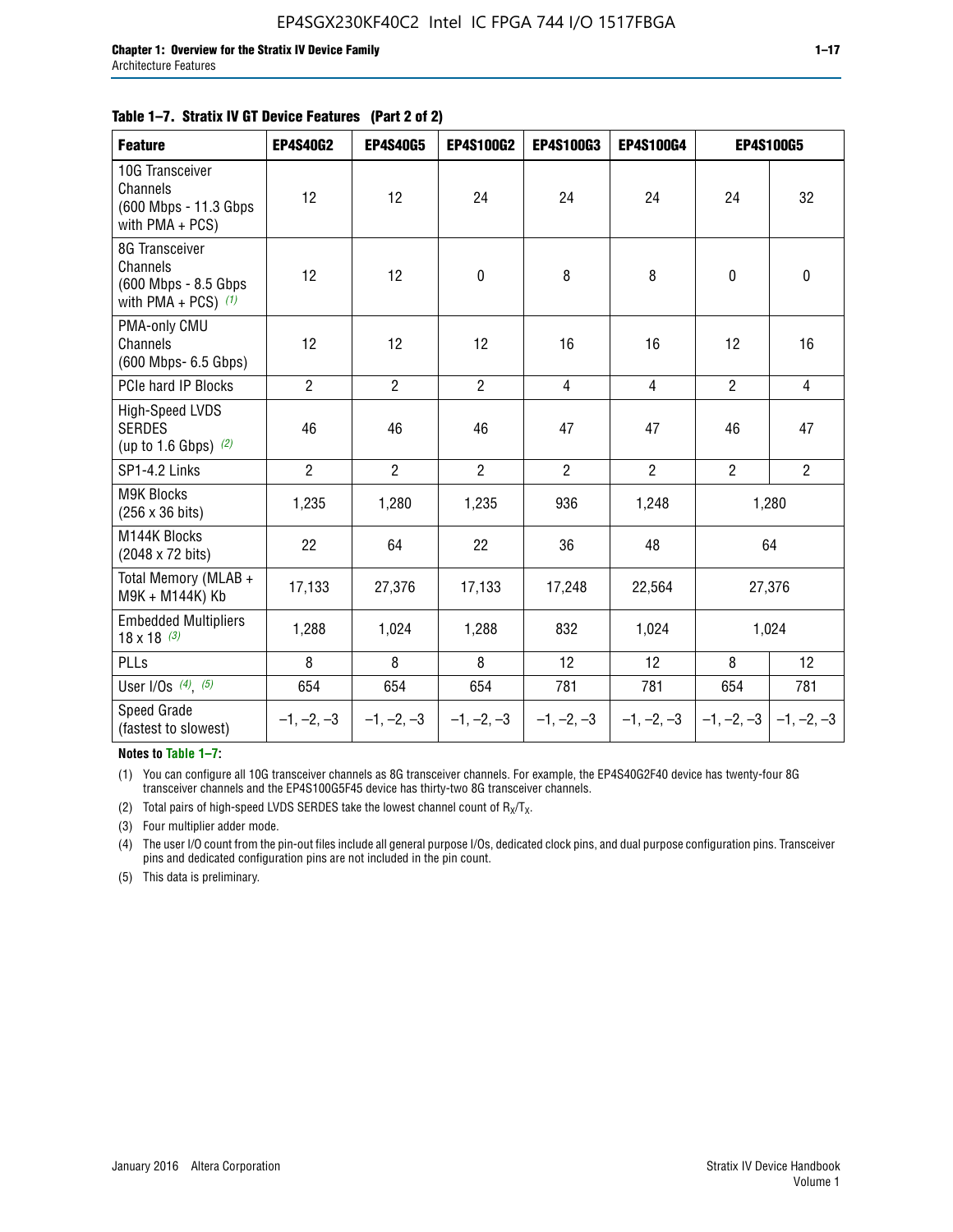Table 1–8 lists the resource counts for the Stratix IV GT devices.

| <b>Device</b>                      | <b>1517 Pin</b><br>$(40 \text{ mm} \times 40 \text{ mm})$ $(3)$ | <b>1932 Pin</b><br>(45 mm x 45 mm) |  |
|------------------------------------|-----------------------------------------------------------------|------------------------------------|--|
| <b>Stratix IV GT 40 G Devices</b>  |                                                                 |                                    |  |
| EP4S40G2                           | F40                                                             |                                    |  |
| EP4S40G5                           | H40 $(4)$ , $(5)$                                               |                                    |  |
| <b>Stratix IV GT 100 G Devices</b> |                                                                 |                                    |  |
| EP4S100G2                          | F40                                                             |                                    |  |
| EP4S100G3                          |                                                                 | F45                                |  |
| EP4S100G4                          |                                                                 | F45                                |  |
| EP4S100G5                          | $(4)$ , $(5)$<br>H40                                            | F45                                |  |

#### **Notes to Table 1–8:**

(1) This table represents pin compatability; however, it does not include hard IP block placement compatability.

- (2) Devices under the same arrow sign have vertical migration capability.
- (3) When migrating between hybrid and flip chip packages, there is an additional keep-out area. For more information, refer to the *[Altera Device Package Information Data Sheet](http://www.altera.com/literature/ds/dspkg.pdf)*.
- (4) EP4S40G5 and EP4S100G5 devices with 1517 pin-count are only available in 42.5-mm x 42.5-mm Hybrid flip chip packages.
- (5) If you are using the hard IP block, migration is not possible.

Table 1–9 lists the Stratix IV GT on-package decoupling information.

**Table 1–9. Stratix IV GT Device On-Package Decoupling Information** *(1)*

| <b>Ordering</b><br><b>Information</b> | Vcc                                 | <b>V<sub>CCIO</sub></b> | V <sub>CCL GXB</sub>            | V <sub>CCA L/R</sub> | V <sub>CCT L/R</sub> | $V_{CCR\_L/R}$ |
|---------------------------------------|-------------------------------------|-------------------------|---------------------------------|----------------------|----------------------|----------------|
| EP4S40G2F40                           | $2 \times 1$ uF + $2 \times 470$ nF | 10 nF per bank $(2)$    | 100 nF per<br>transceiver block | $100$ nF             | $100$ nF             | 100 nF         |
| EP4S100G2F40                          |                                     |                         |                                 |                      |                      |                |
| EP4S100G3F45                          |                                     | 10 nF per bank $(2)$    | 100 nF per<br>transceiver block | $100$ nF             | $100$ nF             | $100$ nF       |
| EP4S100G4F45                          |                                     |                         |                                 |                      |                      |                |
| EP4S40G5H40                           | $4\times1$ uF + $4\times470$ nF     |                         |                                 |                      |                      |                |
| EP4S100G5H40                          |                                     |                         |                                 |                      |                      |                |
| EP4S100G5F45                          |                                     |                         |                                 |                      |                      |                |

**Notes to Table 1–9:**

(1) Table 1–9 refers to production devices on-package decoupling. For more information about decoupling design of engineering sample (ES) devices, contact [Altera Technical Support](http://mysupport.altera.com/eservice/login.asp).

(2) For I/O banks  $3(*)$ ,  $4(*)$ ,  $7(*)$ , and  $8(*)$  only. There is no OPD for I/O bank  $1(*)$ ,  $2(*)$ ,  $5(*)$ , and  $6(*)$ .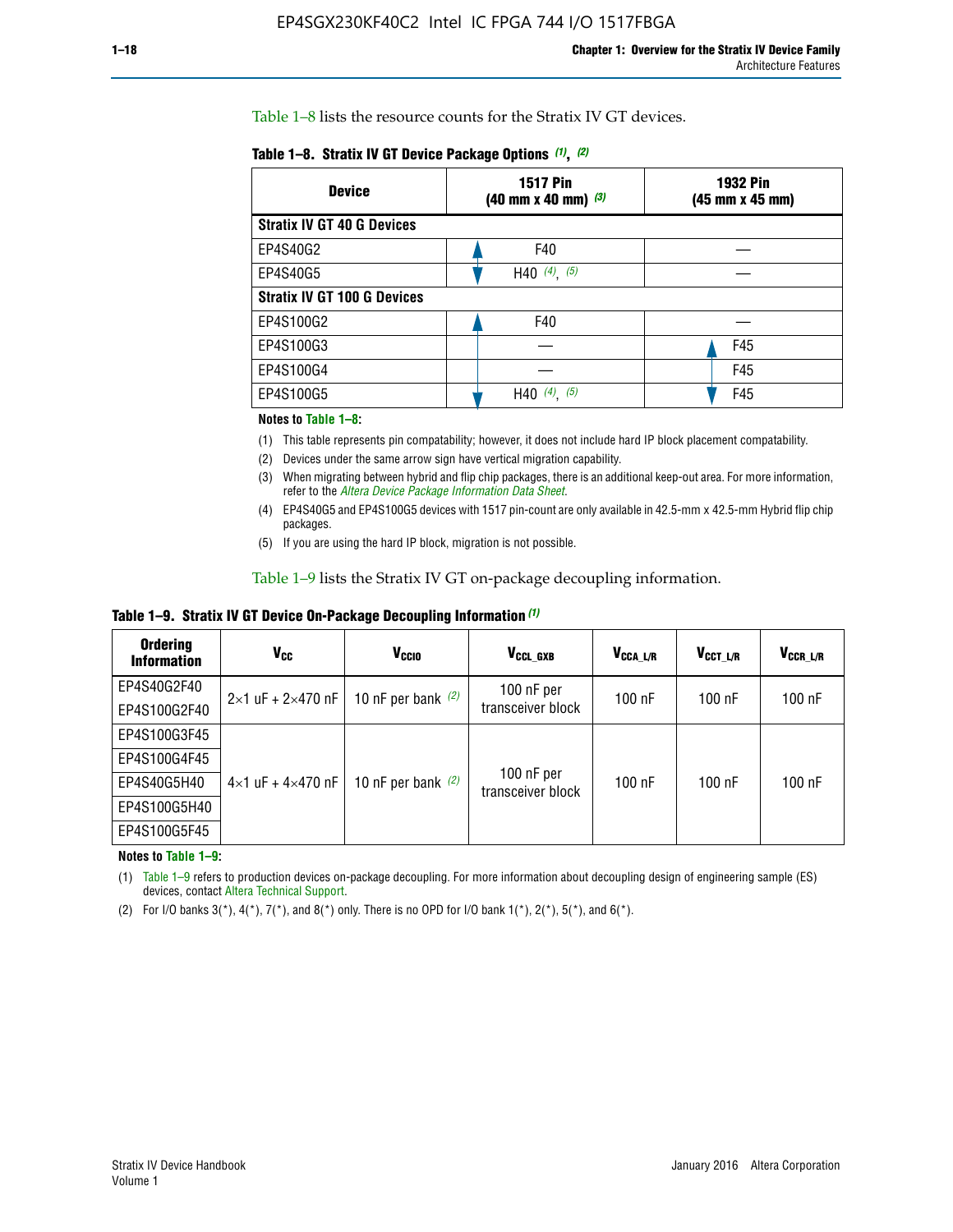# **Integrated Software Platform**

The Quartus II software provides an integrated environment for HDL and schematic design entry, compilation and logic synthesis, full simulation and advanced timing analysis, SignalTap II Logic Analyzer, and device configuration of Stratix IV designs. The Quartus II software provides the MegaWizard<sup> $M$ </sup> Plug-In Manager user interface to generate different functional blocks, such as memory, PLL, and digital signal processing logic. For transceivers, the Quartus II software provides the ALTGX MegaWizard Plug-In Manager interface that guides you through configuration of the transceiver based on your application requirements.

The Stratix IV GX and GT transceivers allow you to implement low-power and reliable high-speed serial interface applications with its fully reconfigurable hardware, optimal signal integrity, and integrated Quartus II software platform.

For more information about the QuarJanuary2016tus II software features, refer to the *[Quartus II Handbook](http://www.altera.com/literature/lit-qts.jsp)*.

# **Ordering Information**

This section describes the Stratix IV E, GT, and GX devices ordering information. Figure 1–4 shows the ordering codes for Stratix IV GX and E devices.



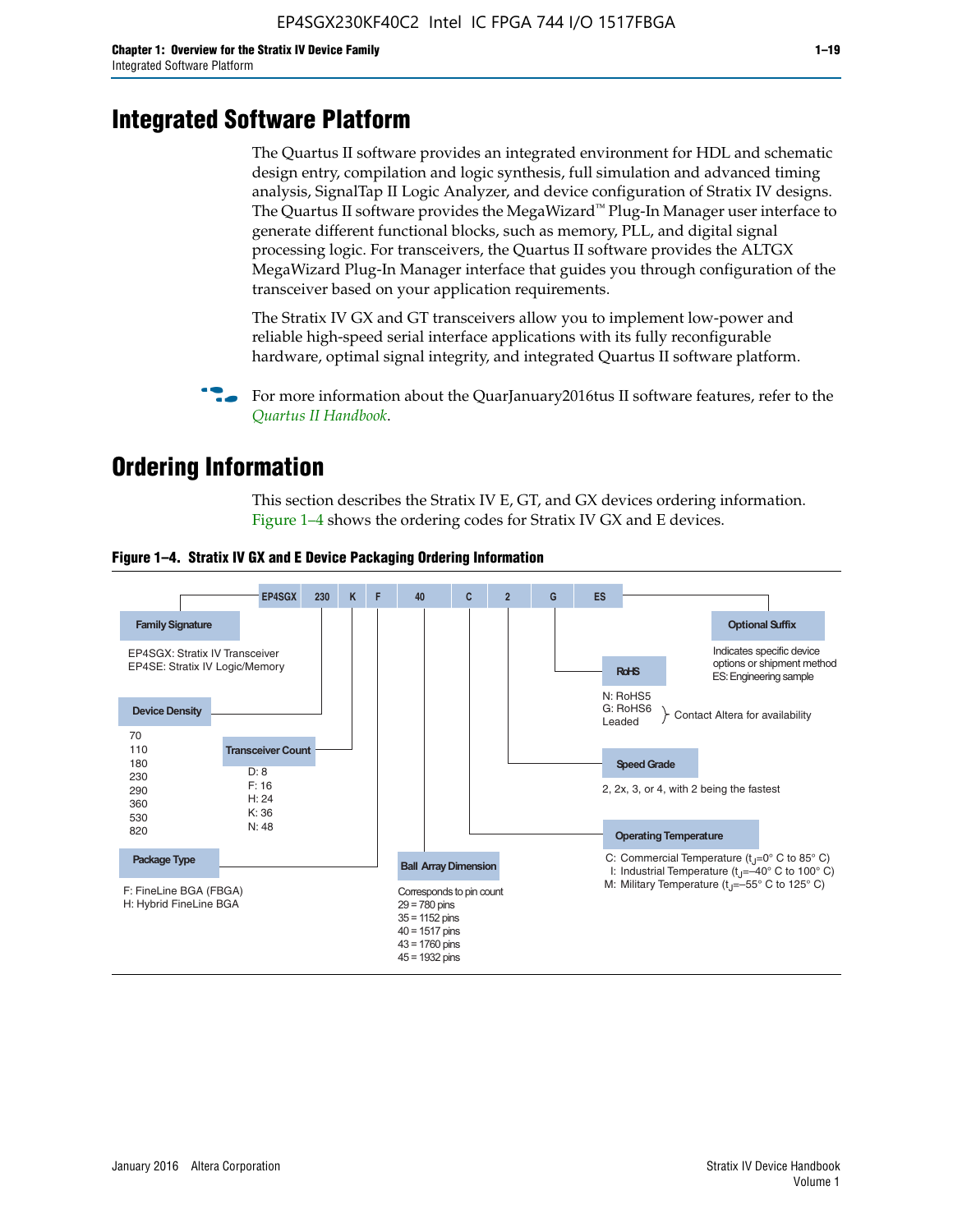Figure 1–5 shows the ordering codes for Stratix IV GT devices.





# **Document Revision History**

Table 1–10 lists the revision history for this chapter.

| <b>Date</b>       | <b>Version</b> | <b>Changes</b>                                           |
|-------------------|----------------|----------------------------------------------------------|
| January 2016      | 3.5            | <b>Updated Figure 1–4 with new RoHS information</b>      |
| September 2012    | 3.4            | ■ Updated Table $1-1$ to close FB #30986.                |
|                   |                | ■ Updated Table 1–2 and Table 1–5 to close FB $#31127$ . |
| June 2011         | 3.3            | $\blacksquare$ Added military temperature to Figure 1–4. |
| February 2011     | 3.2            | ■ Updated Table $1-7$ and Table $1-8$ .                  |
|                   |                | $\blacksquare$ Applied new template.                     |
|                   |                | Minor text edits.                                        |
| <b>March 2010</b> | 3.1            | ■ Updated Table 1–1, Table 1–2, and Table 1–7.           |
|                   |                | ■ Updated Figure $1-3$ .                                 |
|                   |                | ■ Updated the "Stratix IV GT Devices" section.           |
|                   |                | Added two new references to the Introduction section.    |
|                   |                | Minor text edits.                                        |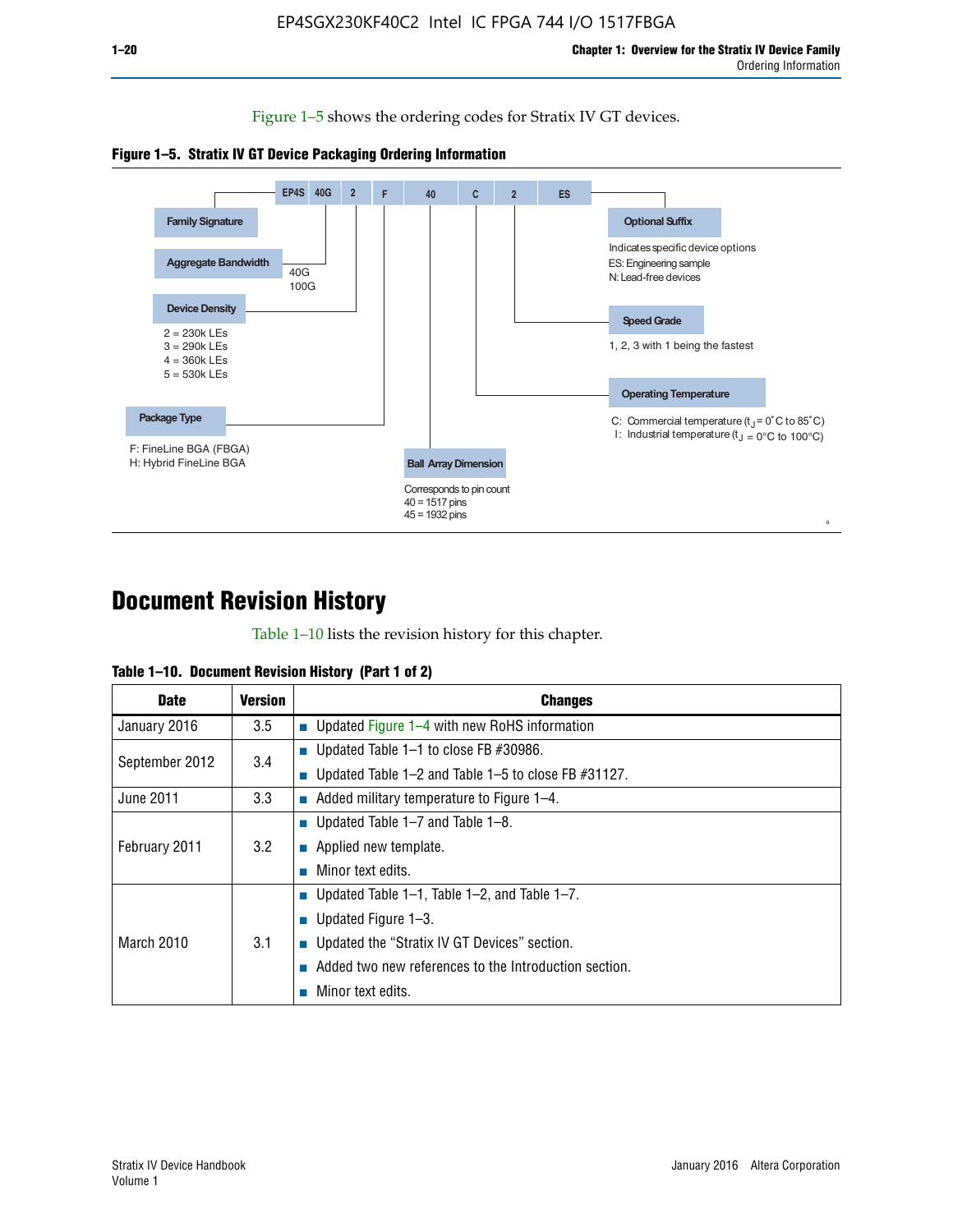#### **Table 1–10. Document Revision History (Part 2 of 2)**

| <b>Date</b>      | <b>Version</b>                          | <b>Changes</b>                                                                                                                                                                                                                                                                    |  |
|------------------|-----------------------------------------|-----------------------------------------------------------------------------------------------------------------------------------------------------------------------------------------------------------------------------------------------------------------------------------|--|
| November 2009    | 3.0                                     | ■ Updated the "Stratix IV Device Family Overview", "Feature Summary", "Stratix IV GT<br>Devices", "High-Speed Transceiver Features", "FPGA Fabric and I/O Features", "Highest<br>Aggregate Data Bandwidth", "System Integration", and "Integrated Software Platform"<br>sections. |  |
|                  |                                         | $\blacksquare$ Added Table 1-3, Table 1-6, and Table 1-9.                                                                                                                                                                                                                         |  |
|                  |                                         | $\blacksquare$ Updated Table 1-1, Table 1-2, Table 1-4, Table 1-5, Table 1-7, and Table 1-8.                                                                                                                                                                                      |  |
|                  |                                         | ■ Updated Figure 1–3, Figure 1–4, and Figure 1–5.                                                                                                                                                                                                                                 |  |
|                  |                                         | $\blacksquare$ Minor text edits.                                                                                                                                                                                                                                                  |  |
|                  | 2.4                                     | $\blacksquare$ Updated Table 1-1.                                                                                                                                                                                                                                                 |  |
| <b>June 2009</b> |                                         | Minor text edits.                                                                                                                                                                                                                                                                 |  |
|                  |                                         | $\blacksquare$ Added Table 1–5, Table 1–6, and Figure 1–3.                                                                                                                                                                                                                        |  |
|                  |                                         | $\blacksquare$ Updated Figure 1-5.                                                                                                                                                                                                                                                |  |
| April 2009       | 2.3                                     | Updated Table $1-1$ , Table $1-2$ , Table $1-3$ , and Table $1-4$ .                                                                                                                                                                                                               |  |
|                  |                                         | ■ Updated "Introduction", "Feature Summary", "Stratix IV GX Devices", "Stratix IV GT<br>Devices", "Architecture Features", and "FPGA Fabric and I/O Features"                                                                                                                     |  |
| March 2009       | 2.2                                     | ■ Updated "Feature Summary", "Stratix IV GX Devices", "Stratix IV E Device", "Stratix IV<br>GT Devices", "Signal Integrity"                                                                                                                                                       |  |
|                  |                                         | Removed Tables 1-5 and 1-6                                                                                                                                                                                                                                                        |  |
|                  |                                         | Updated Figure 1-4                                                                                                                                                                                                                                                                |  |
|                  |                                         | ■ Updated "Introduction", "Feature Summary", "Stratix IV Device Diagnostic Features",<br>"Signal Integrity", "Clock Networks", "High-Speed Differential I/O with DPA and Soft-<br>CDR", "System Integration", and "Ordering Information" sections.                                |  |
|                  |                                         | Added "Stratix IV GT 100G Devices" and "Stratix IV GT 100G Transceiver Bandwidth"<br>sections.                                                                                                                                                                                    |  |
| March 2009       | 2.1                                     | <b>Updated Table 1–1, Table 1–2, Table 1–3, and Table 1–4.</b>                                                                                                                                                                                                                    |  |
|                  |                                         | $\blacksquare$ Added Table 1-5 and Table 1-6.                                                                                                                                                                                                                                     |  |
|                  |                                         | ■ Updated Figure $1-3$ and Figure $1-4$ .                                                                                                                                                                                                                                         |  |
|                  |                                         | $\blacksquare$ Added Figure 1-5.                                                                                                                                                                                                                                                  |  |
|                  | Removed "Referenced Documents" section. |                                                                                                                                                                                                                                                                                   |  |
|                  |                                         | Updated "Feature Summary" on page 1-1.                                                                                                                                                                                                                                            |  |
| November 2008    | 2.0                                     | ■ Updated "Stratix IV Device Diagnostic Features" on page 1-7.                                                                                                                                                                                                                    |  |
|                  |                                         | Updated "FPGA Fabric and I/O Features" on page 1-8.                                                                                                                                                                                                                               |  |
|                  |                                         | $\blacksquare$ Updated Table 1-1.                                                                                                                                                                                                                                                 |  |
|                  |                                         | Updated Table 1-2.                                                                                                                                                                                                                                                                |  |
|                  |                                         | Updated "Table 1-5 shows the total number of transceivers available in the Stratix IV GT<br>Device." on page 1-15.                                                                                                                                                                |  |
| <b>July 2008</b> | 1.1                                     | Revised "Introduction".                                                                                                                                                                                                                                                           |  |
| May 2008         | 1.0                                     | Initial release.                                                                                                                                                                                                                                                                  |  |